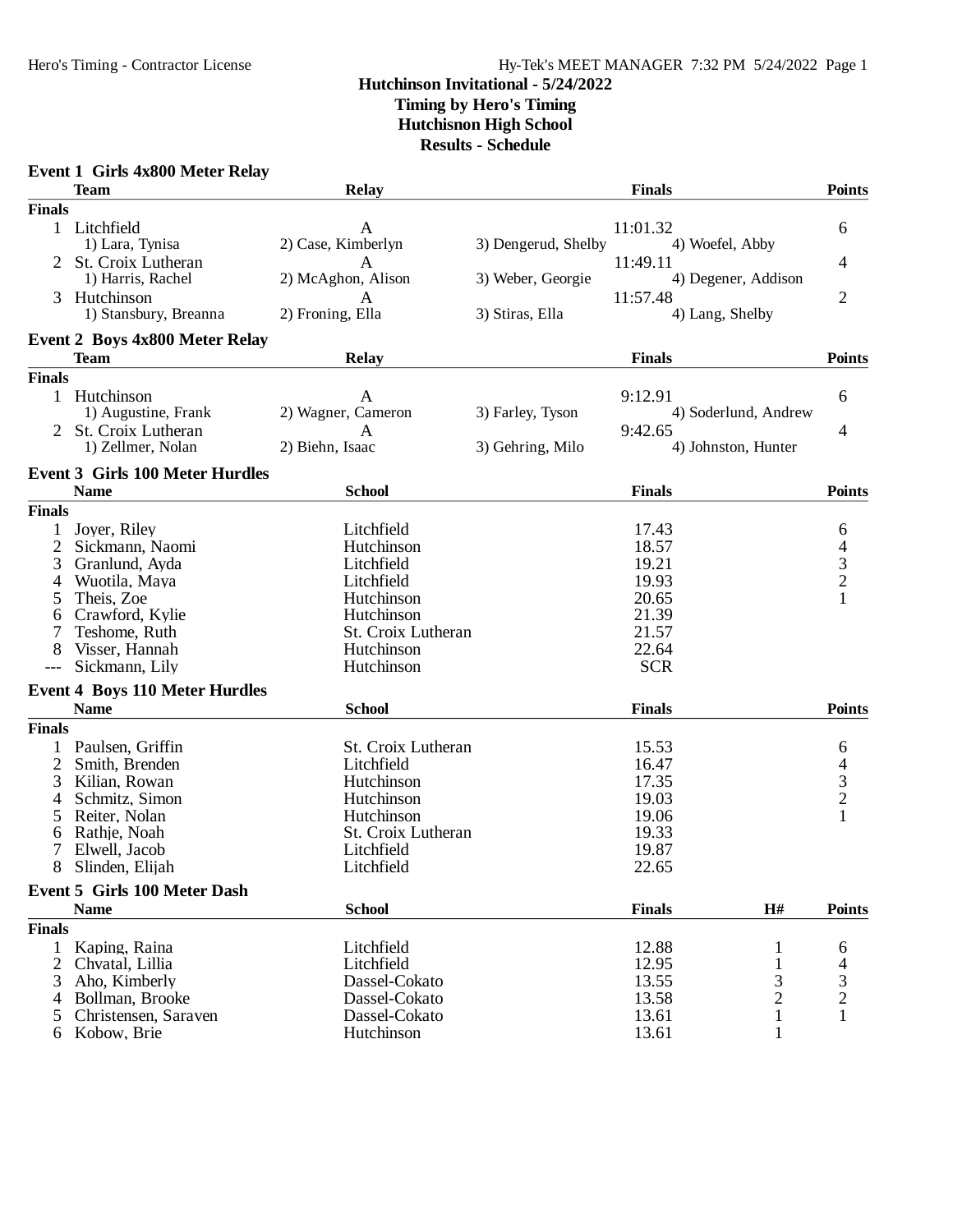## **Finals ... (Event 5 Girls 100 Meter Dash)**

|               | <b>Name</b>                        | <b>School</b>      | <b>Finals</b> | $\mathbf{H}^{\#}$                                 | <b>Points</b>  |
|---------------|------------------------------------|--------------------|---------------|---------------------------------------------------|----------------|
| 7             | Chatfield, Emily                   | Hutchinson         | 13.66         | 1                                                 |                |
| 8             | Redd, Myma                         | Hutchinson         | 13.70         | $\mathbf{1}$                                      |                |
| 9             | Wester, Madison                    | Hutchinson         | 13.70         |                                                   |                |
| 10            | Hillmann, Stella                   | Dassel-Cokato      | 13.90         | 3332322                                           |                |
| 11            | Robertson, Olivia                  | Dassel-Cokato      | 13.99         |                                                   |                |
| 12            | Kraemer, Kelly                     | Dassel-Cokato      | 14.25         |                                                   |                |
| 13            | Kallies, Avery                     | St. Croix Lutheran | 14.34         |                                                   |                |
| 14            | Schwanz, Aubree                    | Hutchinson         | 14.37         |                                                   |                |
| 15            | Stenberg, Veronica                 | Dassel-Cokato      | 14.68         |                                                   |                |
| 16            | Bonnifield, Evelyn                 | Dassel-Cokato      | 14.71         |                                                   |                |
| 17            | Miller, Trinitee                   | Dassel-Cokato      | 14.87         | $\mathbf{1}$                                      |                |
| 18            | Kilian, Brenna                     | Hutchinson         | 14.93         |                                                   |                |
| 19            | Goldschmidt, Jenna                 | Hutchinson         | 15.04         | $\begin{array}{c}\n2 \\ 2 \\ 3 \\ 2\n\end{array}$ |                |
|               | 20 Yearling, Bethany               | Hutchinson         | 15.17         |                                                   |                |
| 21            |                                    | Hutchinson         | 15.36         |                                                   |                |
|               | Heiskanen, Aada                    |                    |               |                                                   |                |
|               | 22 Richter, Tessa                  | St. Croix Lutheran | 15.43         |                                                   |                |
| $---$         | Anderson, Mariah                   | Dassel-Cokato      | <b>SCR</b>    | $\mathbf{1}$                                      |                |
| $---$         | Jorgensen, Cherish                 | Dassel-Cokato      | <b>SCR</b>    | 3                                                 |                |
|               | <b>Event 6 Boys 100 Meter Dash</b> |                    |               |                                                   |                |
|               | <b>Name</b>                        | <b>School</b>      | <b>Finals</b> | H#                                                | <b>Points</b>  |
| <b>Finals</b> |                                    |                    |               |                                                   |                |
| 1             | Piehl, Mitchell                    | Hutchinson         | 10.97         | 1                                                 | 6              |
|               | 2 Lockhart, Cayden                 | St. Croix Lutheran | 11.15         | 1                                                 | 4              |
| 3             | Gillman, Monte                     | Dassel-Cokato      | 11.22         | 1                                                 | 3              |
| 4             | Elliot, Alex                       | Hutchinson         | 11.51         | 1                                                 | $\overline{c}$ |
| 5             | Ladwig, Andrew                     | Hutchinson         | 11.52         | 1                                                 | $\mathbf{1}$   |
|               |                                    |                    |               |                                                   |                |
| 6             | Peterson, Parker                   | Hutchinson         | 11.55         | 2                                                 |                |
| 7             | Thome, Jack (John)                 | St. Croix Lutheran | 11.65         | $\mathbf 1$                                       |                |
| 8             | Paulsen, Griffin                   | St. Croix Lutheran | 11.66         | 1                                                 |                |
| 9             | Greer, Jeremy                      | Litchfield         | 11.72         | 1                                                 |                |
| 10            | Teetzel, Levi                      | Hutchinson         | 11.86         |                                                   |                |
| 11            | Kilian, Rowan                      | Hutchinson         | 11.94         |                                                   |                |
| 12            | Ailie, Markus                      | Dassel-Cokato      | 11.94         |                                                   |                |
| 13            | Clark, Greg                        | Dassel-Cokato      | 11.97         |                                                   |                |
| 14            | Utecht, Jaxson                     | Dassel-Cokato      | 12.13         |                                                   |                |
| 15            | Schrupp, Jackson                   | Dassel-Cokato      | 12.14         |                                                   |                |
| 16            | Gregor, Breck                      | Hutchinson         | 12.15         | 23525322                                          |                |
| 17            | LePlante, Gabe                     | Dassel-Cokato      | 12.15         |                                                   |                |
| 18            | Smock, Caleb                       | Dassel-Cokato      | 12.17         | $\overline{2}$                                    |                |
| 19            | Card, Treyton                      | Hutchinson         | 12.25         |                                                   |                |
|               | 20 Prokosch, Nolan                 | Hutchinson         | 12.30         |                                                   |                |
| 21            | Nelson, Nick                       | Litchfield         | 12.62         |                                                   |                |
| 22            | Hennessey, Tyson                   | Hutchinson         | 12.63         |                                                   |                |
| 23            | Matzke, Elijah                     | St. Croix Lutheran | 12.64         |                                                   |                |
|               | 24 Link, Tate                      | Dassel-Cokato      | 12.67         | $3323$<br>$3323$                                  |                |
| 25            | Quam, Matthew                      | St. Croix Lutheran | 12.69         |                                                   |                |
|               | 26 Hubert, Kaiden                  | Dassel-Cokato      | 12.73         | $\overline{\mathcal{L}}$                          |                |
| 27            | Jorgensen, Jadiin                  | Hutchinson         | 12.80         | 4                                                 |                |
|               |                                    |                    |               |                                                   |                |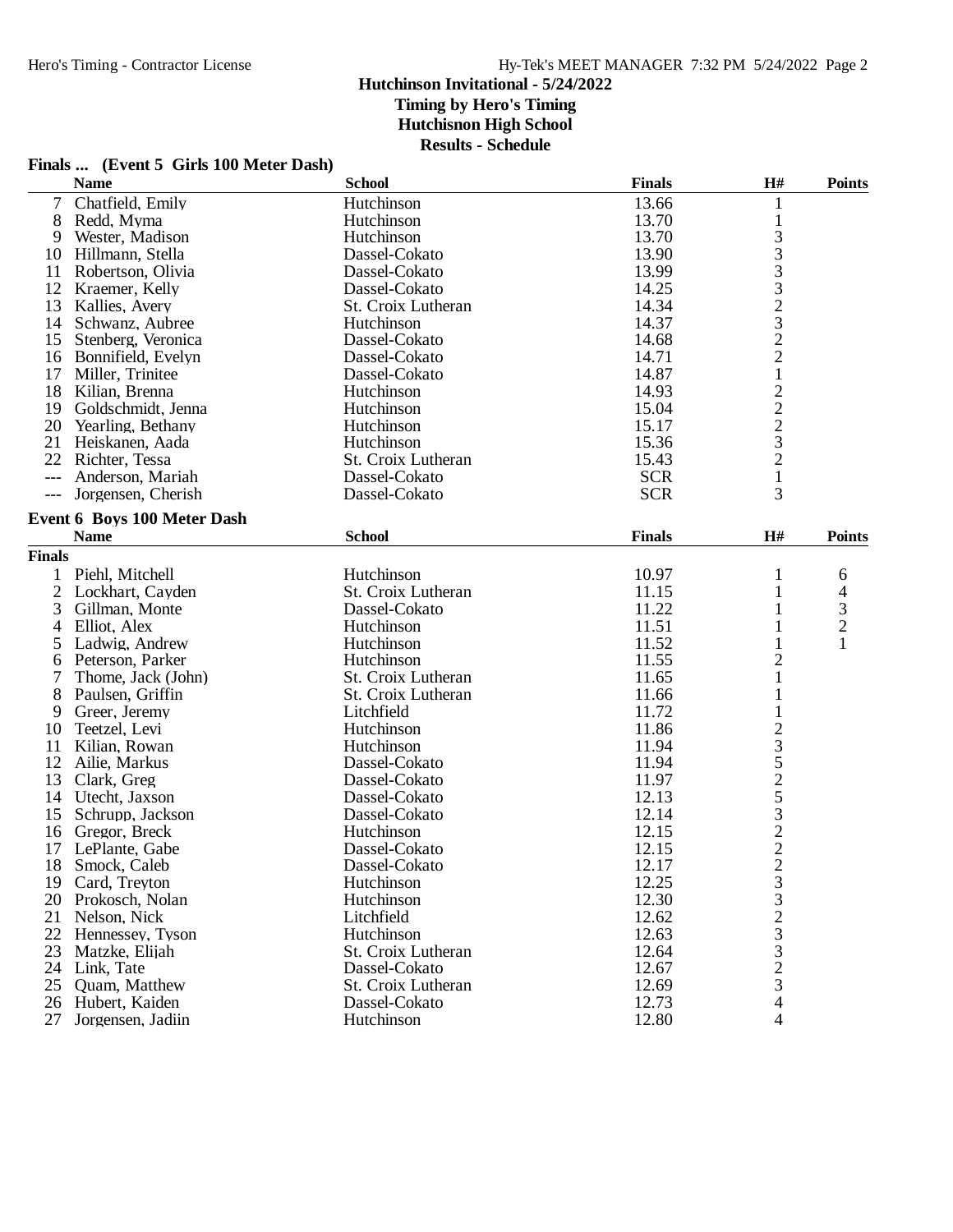## **Finals ... (Event 6 Boys 100 Meter Dash)**

|                | <b>Name</b>                                           | <b>School</b>         |                      | <b>Finals</b> | H#                       | <b>Points</b>                              |
|----------------|-------------------------------------------------------|-----------------------|----------------------|---------------|--------------------------|--------------------------------------------|
| 28             | Brockoff, Tristan                                     | Dassel-Cokato         |                      | 13.22         | 4                        |                                            |
| 29             | Rickertsen, Adam                                      | Hutchinson            |                      | 13.38         | $\overline{\mathcal{A}}$ |                                            |
| 30             | Hillmann, Jack                                        | Dassel-Cokato         |                      | 13.50         |                          |                                            |
| 31             | Chatfield, Zachary                                    | Hutchinson            |                      | 13.58         | $\frac{5}{5}$            |                                            |
| 32             | Lin, Brian                                            | Hutchinson            |                      | 13.73         | 4                        |                                            |
| 33             | Burczek, Jack                                         | Hutchinson            |                      | 13.92         | $\overline{\mathcal{L}}$ |                                            |
| 34             | Rojas-Espzna, Samuel                                  | Litchfield            |                      | 14.90         | 4                        |                                            |
| 35             | Stenberg, Drake                                       | Dassel-Cokato         |                      | 16.34         | $\overline{\mathcal{L}}$ |                                            |
| $---$          | Sorenson, Gage                                        | Dassel-Cokato         |                      | <b>SCR</b>    |                          |                                            |
|                | Selseth, Landon                                       | Dassel-Cokato         |                      | <b>SCR</b>    |                          |                                            |
| $---$          | Link, Jude                                            | Dassel-Cokato         |                      | <b>SCR</b>    | $\frac{5}{3}$            |                                            |
|                |                                                       |                       |                      |               |                          |                                            |
|                | <b>Event 7 Girls 4x200 Meter Relay</b><br><b>Team</b> | <b>Relay</b>          |                      | <b>Finals</b> |                          | <b>Points</b>                              |
|                |                                                       |                       |                      |               |                          |                                            |
| <b>Finals</b>  |                                                       |                       |                      |               |                          |                                            |
|                | 1 Dassel-Cokato                                       | A                     |                      | 1:54.51       |                          | 6                                          |
|                | 1) Bollman, Brooke                                    | 2) Hillmann, Stella   | 3) Robertson, Olivia |               | 4) Yager, Mackenzie      |                                            |
|                | 2 Hutchinson                                          | A                     |                      | 2:04.30       |                          | 4                                          |
|                | 1) Yearling, Bethany                                  | 2) Goldschmidt, Jenna | 3) Visser, Hannah    |               | 4) Chatfield, Emily      |                                            |
|                | Event 8 Boys 4x200 Meter Relay                        |                       |                      |               |                          |                                            |
|                | <b>Team</b>                                           | <b>Relay</b>          |                      | <b>Finals</b> |                          | <b>Points</b>                              |
| <b>Finals</b>  |                                                       |                       |                      |               |                          |                                            |
|                | 1 Litchfield                                          | A                     |                      | 1:34.38       |                          | 6                                          |
|                | 1) Aller, Blake                                       | 2) Greer, Jeremy      | 3) King, Logan       |               | 4) Kuehl, Lukas          |                                            |
|                | 2 St. Croix Lutheran                                  | A                     |                      | 1:39.65       |                          | $\overline{4}$                             |
|                | 1) Thome, Jack (John)                                 | 2) Sergeyev, Maxim    | 3) Wollersheim, Tory |               | 4) Collignon, Kyle       |                                            |
|                | Hutchinson                                            | A                     |                      | 1:40.99       |                          | $\overline{2}$                             |
|                | 1) Prokosch, Nolan                                    | 2) Gregor, Breck      | 3) Ladwig, Andrew    |               | 4) Teetzel, Levi         |                                            |
|                | 4 St. Croix Lutheran                                  | B                     |                      |               |                          |                                            |
|                | 1) Zellmer, Nolan                                     | 2) Hermann, Thomas    | 3) Krueger, Silas    | 1:43.96       | 4) Olson, Will           |                                            |
|                |                                                       |                       |                      |               |                          |                                            |
|                | <b>Event 9 Girls 1600 Meter Run</b>                   |                       |                      |               |                          |                                            |
|                | <b>Name</b>                                           | <b>School</b>         |                      | <b>Finals</b> |                          | <b>Points</b>                              |
| <b>Finals</b>  |                                                       |                       |                      |               |                          |                                            |
|                | Case, Kimberlyn                                       | Litchfield            |                      | 5:53.97       |                          | 6                                          |
| 2              | Ziegler, Kala                                         | Litchfield            |                      | 5:54.58       |                          |                                            |
| 3              | Degener, Addison                                      | St. Croix Lutheran    |                      | 6:19.04       |                          | $\begin{array}{c} 4 \\ 3 \\ 2 \end{array}$ |
| 4              | Thoma, Abby                                           | Litchfield            |                      | 6:28.16       |                          |                                            |
| 5              | Schaefer, Lydia                                       | St. Croix Lutheran    |                      | 6:51.55       |                          | $\mathbf{1}$                               |
|                | 6 Froning, Ella                                       | Hutchinson            |                      | 7:05.88       |                          |                                            |
| 7              | Anderson, Narena                                      | Dassel-Cokato         |                      | 7:40.58       |                          |                                            |
|                | Amundson, Ellynn                                      | Dassel-Cokato         |                      | <b>SCR</b>    |                          |                                            |
|                |                                                       |                       |                      |               |                          |                                            |
|                | Event 10 Boys 1600 Meter Run                          |                       |                      |               |                          |                                            |
|                | <b>Name</b>                                           | <b>School</b>         |                      | <b>Finals</b> |                          | <b>Points</b>                              |
| <b>Finals</b>  |                                                       |                       |                      |               |                          |                                            |
| $\mathbf{1}$   | Getz, Mason                                           | Hutchinson            |                      | 4:46.69       |                          | 6                                          |
| $\overline{2}$ | Rogness, Ole                                          | Litchfield            |                      | 4:57.41       |                          | 4                                          |
| 3              | Farley, Tyson                                         | Hutchinson            |                      | 5:27.30       |                          | 3                                          |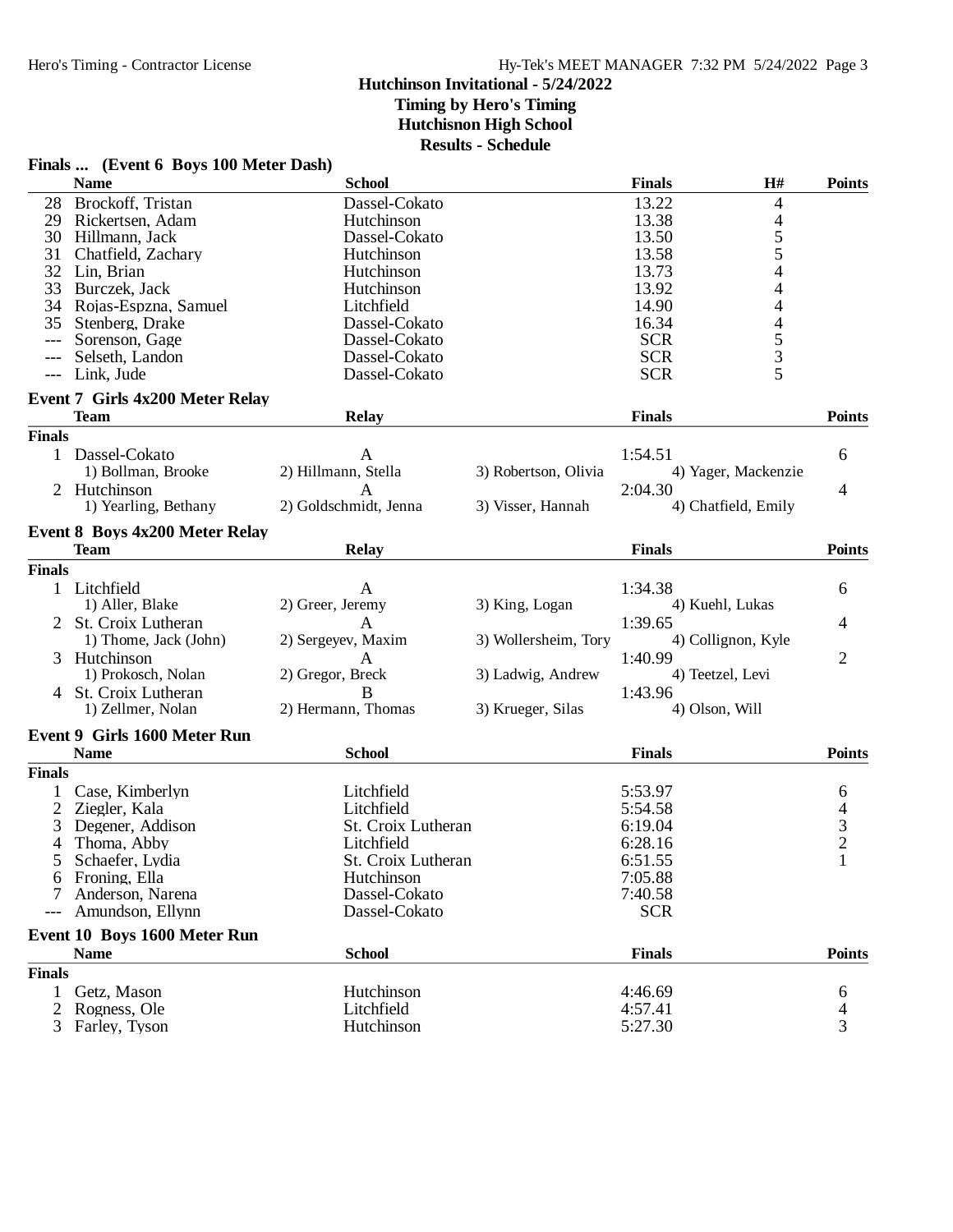## **Hutchinson Invitational - 5/24/2022 Timing by Hero's Timing Hutchisnon High School**

**Results - Schedule**

| 4 Knudsen, Ethan<br>5:32.71<br>2<br>Litchfield<br>5:33.18<br>$\mathbf{1}$<br>Pererva, Isaiah<br>Dassel-Cokato<br>5<br>Yerks, Riley<br>5:33.66<br>Hutchinson<br>6<br>7<br>Koivisto, Tate<br>Dassel-Cokato<br>5:42.88<br>8<br>Dennis, Keegan<br>Hutchinson<br>5:45.84<br>5:52.61<br>9<br>Lu, Jesse (Lu Chen)<br>St. Croix Lutheran<br>5:55.44<br>Izazaga, Edwin<br>Litchfield<br>10<br>Thrasher, Korban<br>St. Croix Lutheran<br>6:15.39<br>11<br>6:40.68<br>12<br>Matzke, Elijah<br>St. Croix Lutheran<br>13<br>Zhao, Chris (Yi)<br>St. Croix Lutheran<br>6:41.12<br><b>Event 11 Girls 4x100 Meter Relay</b><br><b>Team</b><br><b>Relay</b><br><b>Finals</b><br><b>Finals</b><br>54.24<br>6<br>1 Dassel-Cokato<br>A<br>2) Hartl, Mackenzie<br>1) Christensen, Saraven<br>3) Anderson, Mariah<br>4) Yager, Mackenzie<br>2 Hutchinson<br>54.39<br>A<br>4<br>1) Redd, Myma<br>2) Kobow, Brooke<br>3) Kobow, Brie<br>4) Chatfield, Emily<br>3 Litchfield<br>55.99<br>$\overline{2}$<br>A<br>1) Guggemos, Katelyn<br>3) Wuotila, Maya<br>4) Kowalczyk, Chloe<br>2) Sohl, Eva<br>58.99<br>4 Hutchinson<br>B<br>1) Yearling, Bethany<br>2) Goldschmidt, Jenna<br>3) Kilian, Brenna<br>4) Wigern, Hannah<br>5 Hutchinson<br>1:00.75<br>C<br>1) Eickhoff, kayley<br>2) Visser, Hannah<br>3) Sickmann, Naomi<br>4) Schwanz, Aubree<br>6 St. Croix Lutheran<br>B<br>1:04.22<br>2) McAghon, Alison<br>1) Harris, Rachel<br>3) Weber, Georgie<br>4) Schaefer, Lydia<br>1:07.04<br>7 St. Croix Lutheran<br>A<br>2) Rathje, Alexis<br>4) Hoffman, Lauren<br>1) McTarsney, Emily<br>3) Johnson, Tabitha<br>Event 12 Boys 4x100 Meter Relay<br><b>Team</b><br><b>Finals</b><br><b>Relay</b><br><b>Finals</b><br>46.80<br>1 St. Croix Lutheran<br>6<br>A<br>1) Rodrigues, Marco<br>2) Sergeyev, Maxim<br>3) Thome, Jack (John)<br>4) Lockhart, Cayden<br>2 Dassel-Cokato<br>47.33<br>$\mathsf{A}$<br>4<br>1) LePlante, Gabe<br>2) Smock, Caleb<br>3) Link, Tate<br>4) Clark, Greg<br>$\overline{2}$<br>3 Litchfield<br>51.51<br>A<br>4) Kuehl, Lukas<br>1) Aller, Blake<br>2) King, Logan<br>3) Greer, Jeremy<br>51.77<br>4 St. Croix Lutheran<br>B<br>1) Goplen, Isaac<br>3) Kibet, Keith<br>4) Gosch, Zander<br>2) Harley, Owen<br>Hutchinson<br>B<br>54.39<br>5<br>1) Eells, Luther<br>2) Suko, Baylor<br>3) Kadlec, Anton<br>4) Burczek, Jack<br>Hutchinson<br><b>DNF</b><br>A<br>1) Elliot, Alex<br>2) Renner, Charles<br>3) Peterson, Parker<br>4) Piehl, Mitchell<br>Event 13 Girls 400 Meter Dash<br><b>Name</b><br><b>School</b><br><b>Finals</b><br><b>Finals</b><br>Hutchinson<br>Dean, Morgan<br>1:02.99<br>1<br>6<br>Gross, Madeline<br>St. Croix Lutheran<br>1:06.48<br>2<br>4<br>3<br>1:12.06<br>Boerema, Maggie<br>Litchfield<br>3 | Finals  (Event 10 Boys 1600 Meter Run) |               |               |               |
|---------------------------------------------------------------------------------------------------------------------------------------------------------------------------------------------------------------------------------------------------------------------------------------------------------------------------------------------------------------------------------------------------------------------------------------------------------------------------------------------------------------------------------------------------------------------------------------------------------------------------------------------------------------------------------------------------------------------------------------------------------------------------------------------------------------------------------------------------------------------------------------------------------------------------------------------------------------------------------------------------------------------------------------------------------------------------------------------------------------------------------------------------------------------------------------------------------------------------------------------------------------------------------------------------------------------------------------------------------------------------------------------------------------------------------------------------------------------------------------------------------------------------------------------------------------------------------------------------------------------------------------------------------------------------------------------------------------------------------------------------------------------------------------------------------------------------------------------------------------------------------------------------------------------------------------------------------------------------------------------------------------------------------------------------------------------------------------------------------------------------------------------------------------------------------------------------------------------------------------------------------------------------------------------------------------------------------------------------------------------------------------------------------------------------------------------------------------------------------------------------------------------------------------------------------------------------------------------------------------------------------------------------------------------------------------------------------------------------------|----------------------------------------|---------------|---------------|---------------|
|                                                                                                                                                                                                                                                                                                                                                                                                                                                                                                                                                                                                                                                                                                                                                                                                                                                                                                                                                                                                                                                                                                                                                                                                                                                                                                                                                                                                                                                                                                                                                                                                                                                                                                                                                                                                                                                                                                                                                                                                                                                                                                                                                                                                                                                                                                                                                                                                                                                                                                                                                                                                                                                                                                                                 | <b>Name</b>                            | <b>School</b> | <b>Finals</b> | <b>Points</b> |
|                                                                                                                                                                                                                                                                                                                                                                                                                                                                                                                                                                                                                                                                                                                                                                                                                                                                                                                                                                                                                                                                                                                                                                                                                                                                                                                                                                                                                                                                                                                                                                                                                                                                                                                                                                                                                                                                                                                                                                                                                                                                                                                                                                                                                                                                                                                                                                                                                                                                                                                                                                                                                                                                                                                                 |                                        |               |               |               |
|                                                                                                                                                                                                                                                                                                                                                                                                                                                                                                                                                                                                                                                                                                                                                                                                                                                                                                                                                                                                                                                                                                                                                                                                                                                                                                                                                                                                                                                                                                                                                                                                                                                                                                                                                                                                                                                                                                                                                                                                                                                                                                                                                                                                                                                                                                                                                                                                                                                                                                                                                                                                                                                                                                                                 |                                        |               |               |               |
|                                                                                                                                                                                                                                                                                                                                                                                                                                                                                                                                                                                                                                                                                                                                                                                                                                                                                                                                                                                                                                                                                                                                                                                                                                                                                                                                                                                                                                                                                                                                                                                                                                                                                                                                                                                                                                                                                                                                                                                                                                                                                                                                                                                                                                                                                                                                                                                                                                                                                                                                                                                                                                                                                                                                 |                                        |               |               |               |
|                                                                                                                                                                                                                                                                                                                                                                                                                                                                                                                                                                                                                                                                                                                                                                                                                                                                                                                                                                                                                                                                                                                                                                                                                                                                                                                                                                                                                                                                                                                                                                                                                                                                                                                                                                                                                                                                                                                                                                                                                                                                                                                                                                                                                                                                                                                                                                                                                                                                                                                                                                                                                                                                                                                                 |                                        |               |               |               |
|                                                                                                                                                                                                                                                                                                                                                                                                                                                                                                                                                                                                                                                                                                                                                                                                                                                                                                                                                                                                                                                                                                                                                                                                                                                                                                                                                                                                                                                                                                                                                                                                                                                                                                                                                                                                                                                                                                                                                                                                                                                                                                                                                                                                                                                                                                                                                                                                                                                                                                                                                                                                                                                                                                                                 |                                        |               |               |               |
|                                                                                                                                                                                                                                                                                                                                                                                                                                                                                                                                                                                                                                                                                                                                                                                                                                                                                                                                                                                                                                                                                                                                                                                                                                                                                                                                                                                                                                                                                                                                                                                                                                                                                                                                                                                                                                                                                                                                                                                                                                                                                                                                                                                                                                                                                                                                                                                                                                                                                                                                                                                                                                                                                                                                 |                                        |               |               |               |
|                                                                                                                                                                                                                                                                                                                                                                                                                                                                                                                                                                                                                                                                                                                                                                                                                                                                                                                                                                                                                                                                                                                                                                                                                                                                                                                                                                                                                                                                                                                                                                                                                                                                                                                                                                                                                                                                                                                                                                                                                                                                                                                                                                                                                                                                                                                                                                                                                                                                                                                                                                                                                                                                                                                                 |                                        |               |               |               |
|                                                                                                                                                                                                                                                                                                                                                                                                                                                                                                                                                                                                                                                                                                                                                                                                                                                                                                                                                                                                                                                                                                                                                                                                                                                                                                                                                                                                                                                                                                                                                                                                                                                                                                                                                                                                                                                                                                                                                                                                                                                                                                                                                                                                                                                                                                                                                                                                                                                                                                                                                                                                                                                                                                                                 |                                        |               |               |               |
|                                                                                                                                                                                                                                                                                                                                                                                                                                                                                                                                                                                                                                                                                                                                                                                                                                                                                                                                                                                                                                                                                                                                                                                                                                                                                                                                                                                                                                                                                                                                                                                                                                                                                                                                                                                                                                                                                                                                                                                                                                                                                                                                                                                                                                                                                                                                                                                                                                                                                                                                                                                                                                                                                                                                 |                                        |               |               |               |
|                                                                                                                                                                                                                                                                                                                                                                                                                                                                                                                                                                                                                                                                                                                                                                                                                                                                                                                                                                                                                                                                                                                                                                                                                                                                                                                                                                                                                                                                                                                                                                                                                                                                                                                                                                                                                                                                                                                                                                                                                                                                                                                                                                                                                                                                                                                                                                                                                                                                                                                                                                                                                                                                                                                                 |                                        |               |               |               |
|                                                                                                                                                                                                                                                                                                                                                                                                                                                                                                                                                                                                                                                                                                                                                                                                                                                                                                                                                                                                                                                                                                                                                                                                                                                                                                                                                                                                                                                                                                                                                                                                                                                                                                                                                                                                                                                                                                                                                                                                                                                                                                                                                                                                                                                                                                                                                                                                                                                                                                                                                                                                                                                                                                                                 |                                        |               |               |               |
|                                                                                                                                                                                                                                                                                                                                                                                                                                                                                                                                                                                                                                                                                                                                                                                                                                                                                                                                                                                                                                                                                                                                                                                                                                                                                                                                                                                                                                                                                                                                                                                                                                                                                                                                                                                                                                                                                                                                                                                                                                                                                                                                                                                                                                                                                                                                                                                                                                                                                                                                                                                                                                                                                                                                 |                                        |               |               | <b>Points</b> |
|                                                                                                                                                                                                                                                                                                                                                                                                                                                                                                                                                                                                                                                                                                                                                                                                                                                                                                                                                                                                                                                                                                                                                                                                                                                                                                                                                                                                                                                                                                                                                                                                                                                                                                                                                                                                                                                                                                                                                                                                                                                                                                                                                                                                                                                                                                                                                                                                                                                                                                                                                                                                                                                                                                                                 |                                        |               |               |               |
|                                                                                                                                                                                                                                                                                                                                                                                                                                                                                                                                                                                                                                                                                                                                                                                                                                                                                                                                                                                                                                                                                                                                                                                                                                                                                                                                                                                                                                                                                                                                                                                                                                                                                                                                                                                                                                                                                                                                                                                                                                                                                                                                                                                                                                                                                                                                                                                                                                                                                                                                                                                                                                                                                                                                 |                                        |               |               |               |
|                                                                                                                                                                                                                                                                                                                                                                                                                                                                                                                                                                                                                                                                                                                                                                                                                                                                                                                                                                                                                                                                                                                                                                                                                                                                                                                                                                                                                                                                                                                                                                                                                                                                                                                                                                                                                                                                                                                                                                                                                                                                                                                                                                                                                                                                                                                                                                                                                                                                                                                                                                                                                                                                                                                                 |                                        |               |               |               |
|                                                                                                                                                                                                                                                                                                                                                                                                                                                                                                                                                                                                                                                                                                                                                                                                                                                                                                                                                                                                                                                                                                                                                                                                                                                                                                                                                                                                                                                                                                                                                                                                                                                                                                                                                                                                                                                                                                                                                                                                                                                                                                                                                                                                                                                                                                                                                                                                                                                                                                                                                                                                                                                                                                                                 |                                        |               |               |               |
|                                                                                                                                                                                                                                                                                                                                                                                                                                                                                                                                                                                                                                                                                                                                                                                                                                                                                                                                                                                                                                                                                                                                                                                                                                                                                                                                                                                                                                                                                                                                                                                                                                                                                                                                                                                                                                                                                                                                                                                                                                                                                                                                                                                                                                                                                                                                                                                                                                                                                                                                                                                                                                                                                                                                 |                                        |               |               |               |
|                                                                                                                                                                                                                                                                                                                                                                                                                                                                                                                                                                                                                                                                                                                                                                                                                                                                                                                                                                                                                                                                                                                                                                                                                                                                                                                                                                                                                                                                                                                                                                                                                                                                                                                                                                                                                                                                                                                                                                                                                                                                                                                                                                                                                                                                                                                                                                                                                                                                                                                                                                                                                                                                                                                                 |                                        |               |               |               |
|                                                                                                                                                                                                                                                                                                                                                                                                                                                                                                                                                                                                                                                                                                                                                                                                                                                                                                                                                                                                                                                                                                                                                                                                                                                                                                                                                                                                                                                                                                                                                                                                                                                                                                                                                                                                                                                                                                                                                                                                                                                                                                                                                                                                                                                                                                                                                                                                                                                                                                                                                                                                                                                                                                                                 |                                        |               |               |               |
|                                                                                                                                                                                                                                                                                                                                                                                                                                                                                                                                                                                                                                                                                                                                                                                                                                                                                                                                                                                                                                                                                                                                                                                                                                                                                                                                                                                                                                                                                                                                                                                                                                                                                                                                                                                                                                                                                                                                                                                                                                                                                                                                                                                                                                                                                                                                                                                                                                                                                                                                                                                                                                                                                                                                 |                                        |               |               |               |
|                                                                                                                                                                                                                                                                                                                                                                                                                                                                                                                                                                                                                                                                                                                                                                                                                                                                                                                                                                                                                                                                                                                                                                                                                                                                                                                                                                                                                                                                                                                                                                                                                                                                                                                                                                                                                                                                                                                                                                                                                                                                                                                                                                                                                                                                                                                                                                                                                                                                                                                                                                                                                                                                                                                                 |                                        |               |               |               |
|                                                                                                                                                                                                                                                                                                                                                                                                                                                                                                                                                                                                                                                                                                                                                                                                                                                                                                                                                                                                                                                                                                                                                                                                                                                                                                                                                                                                                                                                                                                                                                                                                                                                                                                                                                                                                                                                                                                                                                                                                                                                                                                                                                                                                                                                                                                                                                                                                                                                                                                                                                                                                                                                                                                                 |                                        |               |               |               |
|                                                                                                                                                                                                                                                                                                                                                                                                                                                                                                                                                                                                                                                                                                                                                                                                                                                                                                                                                                                                                                                                                                                                                                                                                                                                                                                                                                                                                                                                                                                                                                                                                                                                                                                                                                                                                                                                                                                                                                                                                                                                                                                                                                                                                                                                                                                                                                                                                                                                                                                                                                                                                                                                                                                                 |                                        |               |               |               |
|                                                                                                                                                                                                                                                                                                                                                                                                                                                                                                                                                                                                                                                                                                                                                                                                                                                                                                                                                                                                                                                                                                                                                                                                                                                                                                                                                                                                                                                                                                                                                                                                                                                                                                                                                                                                                                                                                                                                                                                                                                                                                                                                                                                                                                                                                                                                                                                                                                                                                                                                                                                                                                                                                                                                 |                                        |               |               |               |
|                                                                                                                                                                                                                                                                                                                                                                                                                                                                                                                                                                                                                                                                                                                                                                                                                                                                                                                                                                                                                                                                                                                                                                                                                                                                                                                                                                                                                                                                                                                                                                                                                                                                                                                                                                                                                                                                                                                                                                                                                                                                                                                                                                                                                                                                                                                                                                                                                                                                                                                                                                                                                                                                                                                                 |                                        |               |               |               |
|                                                                                                                                                                                                                                                                                                                                                                                                                                                                                                                                                                                                                                                                                                                                                                                                                                                                                                                                                                                                                                                                                                                                                                                                                                                                                                                                                                                                                                                                                                                                                                                                                                                                                                                                                                                                                                                                                                                                                                                                                                                                                                                                                                                                                                                                                                                                                                                                                                                                                                                                                                                                                                                                                                                                 |                                        |               |               |               |
|                                                                                                                                                                                                                                                                                                                                                                                                                                                                                                                                                                                                                                                                                                                                                                                                                                                                                                                                                                                                                                                                                                                                                                                                                                                                                                                                                                                                                                                                                                                                                                                                                                                                                                                                                                                                                                                                                                                                                                                                                                                                                                                                                                                                                                                                                                                                                                                                                                                                                                                                                                                                                                                                                                                                 |                                        |               |               |               |
|                                                                                                                                                                                                                                                                                                                                                                                                                                                                                                                                                                                                                                                                                                                                                                                                                                                                                                                                                                                                                                                                                                                                                                                                                                                                                                                                                                                                                                                                                                                                                                                                                                                                                                                                                                                                                                                                                                                                                                                                                                                                                                                                                                                                                                                                                                                                                                                                                                                                                                                                                                                                                                                                                                                                 |                                        |               |               |               |
|                                                                                                                                                                                                                                                                                                                                                                                                                                                                                                                                                                                                                                                                                                                                                                                                                                                                                                                                                                                                                                                                                                                                                                                                                                                                                                                                                                                                                                                                                                                                                                                                                                                                                                                                                                                                                                                                                                                                                                                                                                                                                                                                                                                                                                                                                                                                                                                                                                                                                                                                                                                                                                                                                                                                 |                                        |               |               |               |
|                                                                                                                                                                                                                                                                                                                                                                                                                                                                                                                                                                                                                                                                                                                                                                                                                                                                                                                                                                                                                                                                                                                                                                                                                                                                                                                                                                                                                                                                                                                                                                                                                                                                                                                                                                                                                                                                                                                                                                                                                                                                                                                                                                                                                                                                                                                                                                                                                                                                                                                                                                                                                                                                                                                                 |                                        |               |               | <b>Points</b> |
|                                                                                                                                                                                                                                                                                                                                                                                                                                                                                                                                                                                                                                                                                                                                                                                                                                                                                                                                                                                                                                                                                                                                                                                                                                                                                                                                                                                                                                                                                                                                                                                                                                                                                                                                                                                                                                                                                                                                                                                                                                                                                                                                                                                                                                                                                                                                                                                                                                                                                                                                                                                                                                                                                                                                 |                                        |               |               |               |
|                                                                                                                                                                                                                                                                                                                                                                                                                                                                                                                                                                                                                                                                                                                                                                                                                                                                                                                                                                                                                                                                                                                                                                                                                                                                                                                                                                                                                                                                                                                                                                                                                                                                                                                                                                                                                                                                                                                                                                                                                                                                                                                                                                                                                                                                                                                                                                                                                                                                                                                                                                                                                                                                                                                                 |                                        |               |               |               |
|                                                                                                                                                                                                                                                                                                                                                                                                                                                                                                                                                                                                                                                                                                                                                                                                                                                                                                                                                                                                                                                                                                                                                                                                                                                                                                                                                                                                                                                                                                                                                                                                                                                                                                                                                                                                                                                                                                                                                                                                                                                                                                                                                                                                                                                                                                                                                                                                                                                                                                                                                                                                                                                                                                                                 |                                        |               |               |               |
|                                                                                                                                                                                                                                                                                                                                                                                                                                                                                                                                                                                                                                                                                                                                                                                                                                                                                                                                                                                                                                                                                                                                                                                                                                                                                                                                                                                                                                                                                                                                                                                                                                                                                                                                                                                                                                                                                                                                                                                                                                                                                                                                                                                                                                                                                                                                                                                                                                                                                                                                                                                                                                                                                                                                 |                                        |               |               |               |
|                                                                                                                                                                                                                                                                                                                                                                                                                                                                                                                                                                                                                                                                                                                                                                                                                                                                                                                                                                                                                                                                                                                                                                                                                                                                                                                                                                                                                                                                                                                                                                                                                                                                                                                                                                                                                                                                                                                                                                                                                                                                                                                                                                                                                                                                                                                                                                                                                                                                                                                                                                                                                                                                                                                                 |                                        |               |               |               |
|                                                                                                                                                                                                                                                                                                                                                                                                                                                                                                                                                                                                                                                                                                                                                                                                                                                                                                                                                                                                                                                                                                                                                                                                                                                                                                                                                                                                                                                                                                                                                                                                                                                                                                                                                                                                                                                                                                                                                                                                                                                                                                                                                                                                                                                                                                                                                                                                                                                                                                                                                                                                                                                                                                                                 |                                        |               |               |               |
|                                                                                                                                                                                                                                                                                                                                                                                                                                                                                                                                                                                                                                                                                                                                                                                                                                                                                                                                                                                                                                                                                                                                                                                                                                                                                                                                                                                                                                                                                                                                                                                                                                                                                                                                                                                                                                                                                                                                                                                                                                                                                                                                                                                                                                                                                                                                                                                                                                                                                                                                                                                                                                                                                                                                 |                                        |               |               |               |
|                                                                                                                                                                                                                                                                                                                                                                                                                                                                                                                                                                                                                                                                                                                                                                                                                                                                                                                                                                                                                                                                                                                                                                                                                                                                                                                                                                                                                                                                                                                                                                                                                                                                                                                                                                                                                                                                                                                                                                                                                                                                                                                                                                                                                                                                                                                                                                                                                                                                                                                                                                                                                                                                                                                                 |                                        |               |               |               |
|                                                                                                                                                                                                                                                                                                                                                                                                                                                                                                                                                                                                                                                                                                                                                                                                                                                                                                                                                                                                                                                                                                                                                                                                                                                                                                                                                                                                                                                                                                                                                                                                                                                                                                                                                                                                                                                                                                                                                                                                                                                                                                                                                                                                                                                                                                                                                                                                                                                                                                                                                                                                                                                                                                                                 |                                        |               |               |               |
|                                                                                                                                                                                                                                                                                                                                                                                                                                                                                                                                                                                                                                                                                                                                                                                                                                                                                                                                                                                                                                                                                                                                                                                                                                                                                                                                                                                                                                                                                                                                                                                                                                                                                                                                                                                                                                                                                                                                                                                                                                                                                                                                                                                                                                                                                                                                                                                                                                                                                                                                                                                                                                                                                                                                 |                                        |               |               |               |
|                                                                                                                                                                                                                                                                                                                                                                                                                                                                                                                                                                                                                                                                                                                                                                                                                                                                                                                                                                                                                                                                                                                                                                                                                                                                                                                                                                                                                                                                                                                                                                                                                                                                                                                                                                                                                                                                                                                                                                                                                                                                                                                                                                                                                                                                                                                                                                                                                                                                                                                                                                                                                                                                                                                                 |                                        |               |               |               |
|                                                                                                                                                                                                                                                                                                                                                                                                                                                                                                                                                                                                                                                                                                                                                                                                                                                                                                                                                                                                                                                                                                                                                                                                                                                                                                                                                                                                                                                                                                                                                                                                                                                                                                                                                                                                                                                                                                                                                                                                                                                                                                                                                                                                                                                                                                                                                                                                                                                                                                                                                                                                                                                                                                                                 |                                        |               |               |               |
|                                                                                                                                                                                                                                                                                                                                                                                                                                                                                                                                                                                                                                                                                                                                                                                                                                                                                                                                                                                                                                                                                                                                                                                                                                                                                                                                                                                                                                                                                                                                                                                                                                                                                                                                                                                                                                                                                                                                                                                                                                                                                                                                                                                                                                                                                                                                                                                                                                                                                                                                                                                                                                                                                                                                 |                                        |               |               |               |
|                                                                                                                                                                                                                                                                                                                                                                                                                                                                                                                                                                                                                                                                                                                                                                                                                                                                                                                                                                                                                                                                                                                                                                                                                                                                                                                                                                                                                                                                                                                                                                                                                                                                                                                                                                                                                                                                                                                                                                                                                                                                                                                                                                                                                                                                                                                                                                                                                                                                                                                                                                                                                                                                                                                                 |                                        |               |               |               |
|                                                                                                                                                                                                                                                                                                                                                                                                                                                                                                                                                                                                                                                                                                                                                                                                                                                                                                                                                                                                                                                                                                                                                                                                                                                                                                                                                                                                                                                                                                                                                                                                                                                                                                                                                                                                                                                                                                                                                                                                                                                                                                                                                                                                                                                                                                                                                                                                                                                                                                                                                                                                                                                                                                                                 |                                        |               |               |               |
|                                                                                                                                                                                                                                                                                                                                                                                                                                                                                                                                                                                                                                                                                                                                                                                                                                                                                                                                                                                                                                                                                                                                                                                                                                                                                                                                                                                                                                                                                                                                                                                                                                                                                                                                                                                                                                                                                                                                                                                                                                                                                                                                                                                                                                                                                                                                                                                                                                                                                                                                                                                                                                                                                                                                 |                                        |               |               | <b>Points</b> |
|                                                                                                                                                                                                                                                                                                                                                                                                                                                                                                                                                                                                                                                                                                                                                                                                                                                                                                                                                                                                                                                                                                                                                                                                                                                                                                                                                                                                                                                                                                                                                                                                                                                                                                                                                                                                                                                                                                                                                                                                                                                                                                                                                                                                                                                                                                                                                                                                                                                                                                                                                                                                                                                                                                                                 |                                        |               |               |               |
|                                                                                                                                                                                                                                                                                                                                                                                                                                                                                                                                                                                                                                                                                                                                                                                                                                                                                                                                                                                                                                                                                                                                                                                                                                                                                                                                                                                                                                                                                                                                                                                                                                                                                                                                                                                                                                                                                                                                                                                                                                                                                                                                                                                                                                                                                                                                                                                                                                                                                                                                                                                                                                                                                                                                 |                                        |               |               |               |
|                                                                                                                                                                                                                                                                                                                                                                                                                                                                                                                                                                                                                                                                                                                                                                                                                                                                                                                                                                                                                                                                                                                                                                                                                                                                                                                                                                                                                                                                                                                                                                                                                                                                                                                                                                                                                                                                                                                                                                                                                                                                                                                                                                                                                                                                                                                                                                                                                                                                                                                                                                                                                                                                                                                                 |                                        |               |               |               |
|                                                                                                                                                                                                                                                                                                                                                                                                                                                                                                                                                                                                                                                                                                                                                                                                                                                                                                                                                                                                                                                                                                                                                                                                                                                                                                                                                                                                                                                                                                                                                                                                                                                                                                                                                                                                                                                                                                                                                                                                                                                                                                                                                                                                                                                                                                                                                                                                                                                                                                                                                                                                                                                                                                                                 |                                        |               |               |               |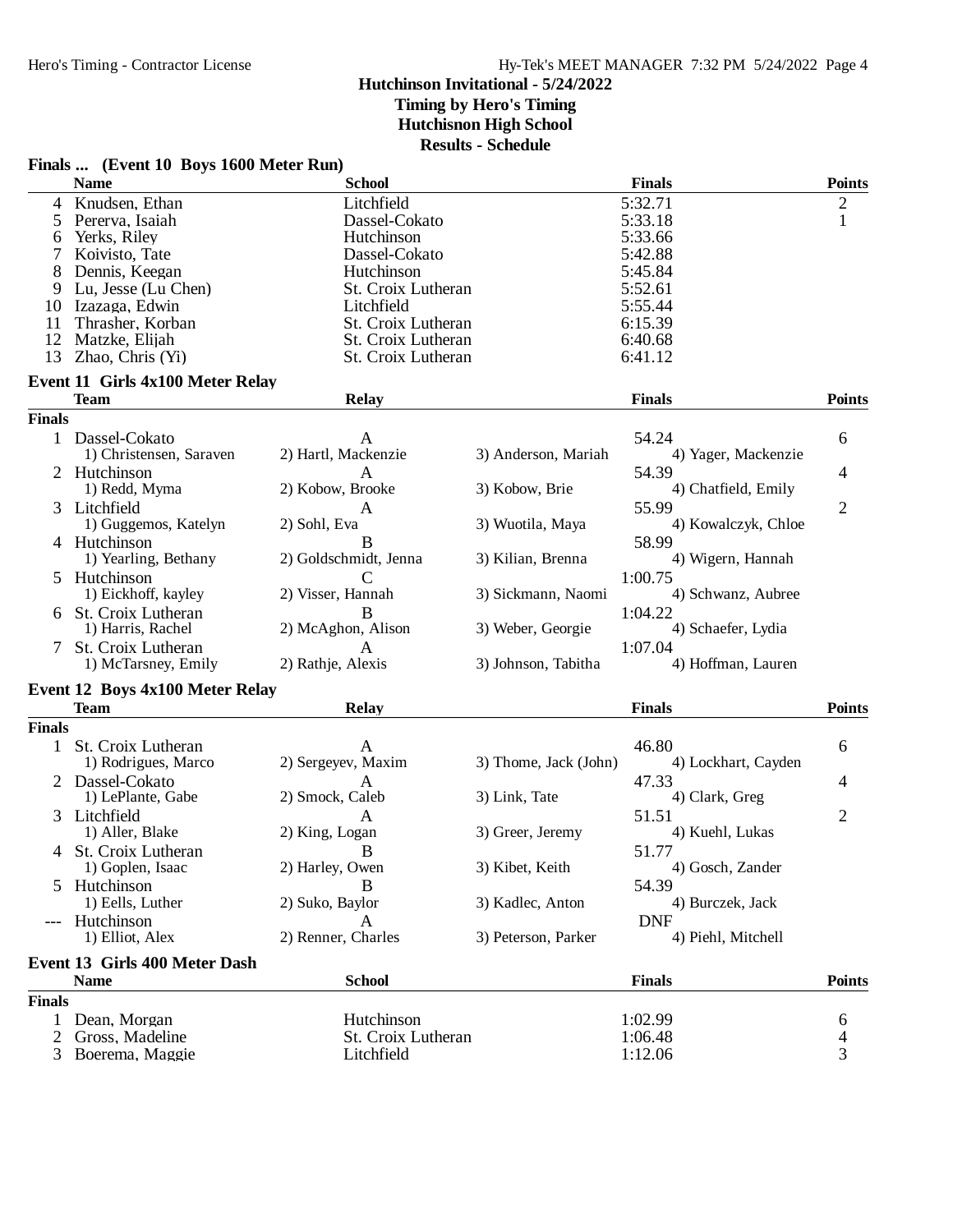|                | <b>Name</b>                             | <b>School</b>      | <b>Finals</b> |                 | <b>Points</b>                              |
|----------------|-----------------------------------------|--------------------|---------------|-----------------|--------------------------------------------|
|                | 4 Eckstein, Allie                       | Hutchinson         | 1:14.46       |                 | $\overline{2}$                             |
|                | <b>Event 14 Boys 400 Meter Dash</b>     |                    |               |                 |                                            |
|                | <b>Name</b>                             | <b>School</b>      | <b>Finals</b> | H#              | <b>Points</b>                              |
| <b>Finals</b>  |                                         |                    |               |                 |                                            |
| 1              | Piehl, Mitchell                         | Hutchinson         | 50.20         | 1               | 6                                          |
| $\mathbf{2}$   | Olson, Will                             | St. Croix Lutheran | 52.89         | 1               | 4                                          |
| 3              | Johnson, Nathan                         | Hutchinson         | 54.84         | 1               | $\frac{3}{2}$                              |
| 4              | Kuehl, Lukas                            | Litchfield         | 55.81         |                 |                                            |
| 5              | Collignon, Kyle                         | St. Croix Lutheran | 56.13         |                 |                                            |
| 6              | Peterson, Josh                          | St. Croix Lutheran | 56.98         |                 |                                            |
|                | Chvatal, Xander                         | Litchfield         | 57.16         |                 |                                            |
| 8              | Hennessey, Tyson                        | Hutchinson         | 1:00.20       |                 |                                            |
| 9              | Hermann, Thomas                         | St. Croix Lutheran | 1:01.30       |                 |                                            |
|                | 10 Chatfield, Zachary                   | Hutchinson         | 1:03.06       |                 |                                            |
| 11             | Slinden, Elijah                         | Litchfield         | 1:04.29       | $2222$<br>$222$ |                                            |
|                | 12 Schaefer, Sam                        | St. Croix Lutheran | 1:05.16       |                 |                                            |
| 13             | Burczek, Jack                           | Hutchinson         | 1:05.92       |                 |                                            |
| $---$          | Quam, Matthew                           | St. Croix Lutheran | <b>SCR</b>    |                 |                                            |
|                | <b>Event 15 Girls 300 Meter Hurdles</b> |                    |               |                 |                                            |
|                | <b>Name</b>                             | <b>School</b>      | <b>Finals</b> |                 | <b>Points</b>                              |
| <b>Finals</b>  |                                         |                    |               |                 |                                            |
| 1              | Joyer, Riley                            | Litchfield         | 53.38         |                 | 6                                          |
|                | 2 Gallagher, Madisynne                  | Dassel-Cokato      | 54.06         |                 |                                            |
| 3              | Sickmann, Naomi                         | Hutchinson         | 54.26         |                 | $\begin{array}{c} 4 \\ 3 \\ 2 \end{array}$ |
| 4              | Dengerud, Shelby                        | Litchfield         | 56.07         |                 |                                            |
| 5              | Stansbury, Breanna                      | Hutchinson         | 56.22         |                 |                                            |
| 6              | Theis, Zoe                              | Hutchinson         | 58.34         |                 |                                            |
|                | <b>Event 16 Boys 300 Meter Hurdles</b>  |                    |               |                 |                                            |
|                | <b>Name</b>                             | <b>School</b>      | <b>Finals</b> | H#              | <b>Points</b>                              |
| <b>Finals</b>  |                                         |                    |               |                 |                                            |
| 1              | Paulsen, Griffin                        | St. Croix Lutheran | 40.97         | 1               | 6                                          |
| $\overline{2}$ | Renner, Charles                         | Hutchinson         | 43.18         |                 | 4                                          |
| 3              | Smith, Brenden                          | Litchfield         | 44.93         | 1               |                                            |
| 4              | Reiter, Nolan                           | Hutchinson         | 45.88         | 1               | $\frac{3}{2}$                              |
| 5              | Kilian, Rowan                           | Hutchinson         | 46.00         | 1               | $\mathbf{1}$                               |
| 6              | Rathje, Noah                            | St. Croix Lutheran | 47.54         | $\mathbf{1}$    |                                            |
| 7              | Simmons, Michael                        | Dassel-Cokato      | 47.86         | 1               |                                            |
|                | 8 Elwell, Jacob                         | Litchfield         | 50.68         | 1               |                                            |
| 9              | Schmitz, Simon                          | Hutchinson         | 50.87         | $\frac{2}{2}$   |                                            |
| 10             | Gosch, Zander                           | St. Croix Lutheran | 57.57         |                 |                                            |
| 11             | Haglund, Grant                          | Hutchinson         | 58.00         | $\overline{2}$  |                                            |
|                | <b>Event 17 Girls 800 Meter Run</b>     |                    |               |                 |                                            |
|                | <b>Name</b>                             | <b>School</b>      | <b>Finals</b> |                 | <b>Points</b>                              |
| <b>Finals</b>  |                                         |                    |               |                 |                                            |
| 1              | Lara, Tynisa                            | Litchfield         | 2:47.39       |                 | 6                                          |
| $\overline{2}$ | Woefel, Abby                            | Litchfield         | 2:48.26       |                 | 4                                          |

# **Finals ... (Event 13 Girls 400 Meter Dash)**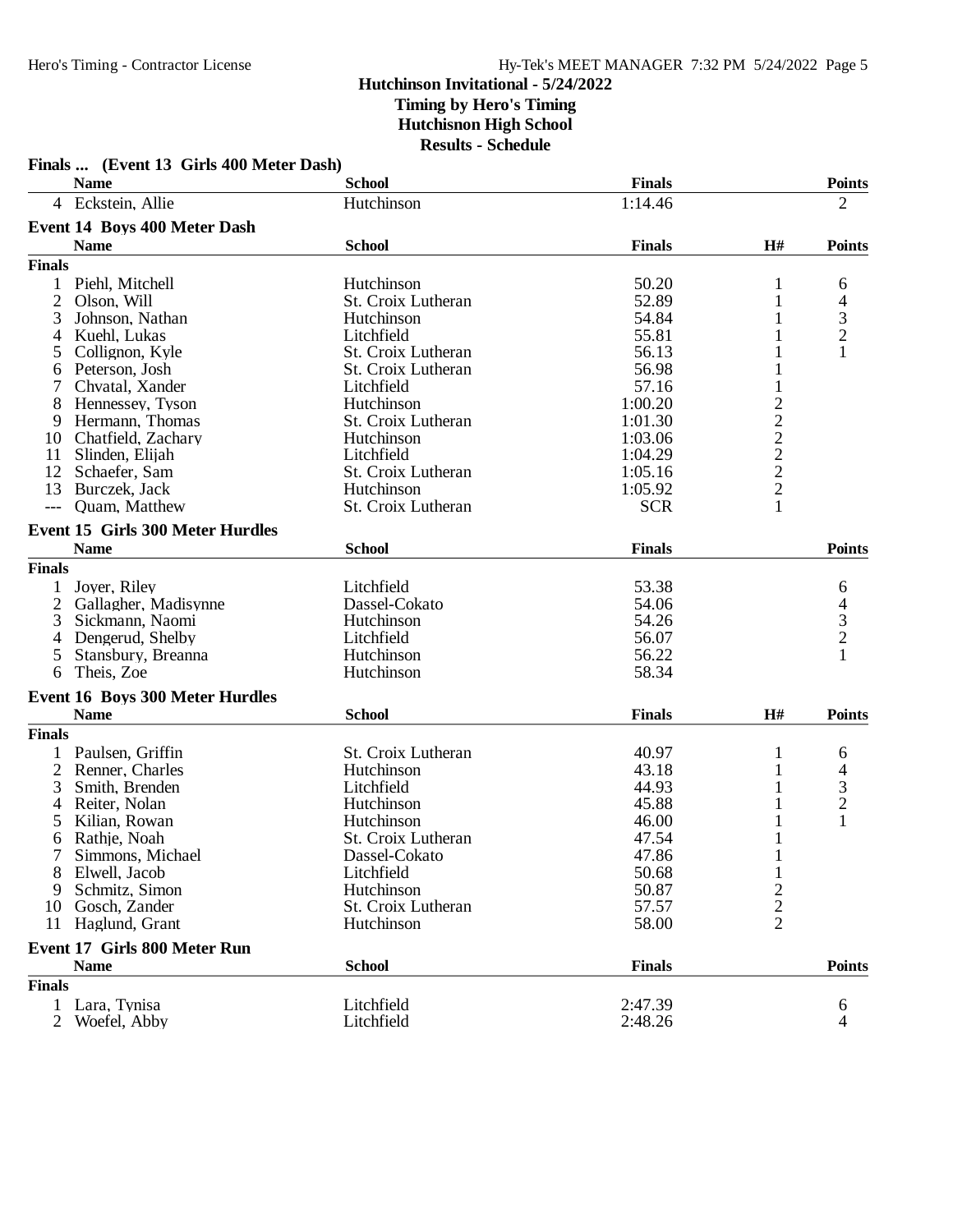|                | Finals  (Event 17 Girls 800 Meter Run) |                    |               |                                                 |                |
|----------------|----------------------------------------|--------------------|---------------|-------------------------------------------------|----------------|
|                | <b>Name</b>                            | <b>School</b>      | <b>Finals</b> |                                                 | <b>Points</b>  |
| 3              | Wollan, Lydia                          | Hutchinson         | 2:56.79       |                                                 | 3              |
| $\overline{4}$ | Lang, Shelby                           | Hutchinson         | 2:57.93       |                                                 | $\overline{c}$ |
| 5              | Stiras, Ella                           | Hutchinson         | 3:16.62       |                                                 | 1              |
|                | Event 18 Boys 800 Meter Run            |                    |               |                                                 |                |
|                | <b>Name</b>                            | <b>School</b>      | <b>Finals</b> |                                                 | <b>Points</b>  |
| <b>Finals</b>  |                                        |                    |               |                                                 |                |
| 1              | Getz, Mason                            | Hutchinson         | 2:07.75       |                                                 | 6              |
| $\overline{2}$ | Wollersheim, Tory                      | St. Croix Lutheran | 2:09.40       |                                                 | 4              |
| 3              | Sundve, Gavyn                          | Litchfield         | 2:11.84       |                                                 | $\frac{3}{2}$  |
| 4              | Soderlund, Andrew                      | Hutchinson         | 2:18.87       |                                                 |                |
| $\mathfrak{H}$ | Wagner, Cameron                        | Hutchinson         | 2:23.53       |                                                 | $\mathbf{1}$   |
| 6              | Augustine, Frank                       | Hutchinson         | 2:26.42       |                                                 |                |
|                | Farley, Tyson                          | Hutchinson         | 2:27.58       |                                                 |                |
| 8              | Zurn, Jackson                          | St. Croix Lutheran | 2:30.47       |                                                 |                |
| 9              | Knudsen, Ethan                         | Litchfield         | 2:30.57       |                                                 |                |
| 10             | Krueger, Silas                         | St. Croix Lutheran | 2:33.65       |                                                 |                |
| 11             | Koivisto, Tate                         | Dassel-Cokato      | 2:35.54       |                                                 |                |
| 12             | Pererva, Isaiah                        | Dassel-Cokato      | 2:35.75       |                                                 |                |
| 13             | Dennis, Keegan                         | Hutchinson         | 2:37.09       |                                                 |                |
|                | 14 Lu, Jesse (Lu Chen)                 | St. Croix Lutheran | 2:38.98       |                                                 |                |
| 15             | Izazaga, Edwin                         | Litchfield         | 2:41.81       |                                                 |                |
| 16             | Colvin, Sam                            | Hutchinson         | 3:31.48       |                                                 |                |
|                | Chvatal, Xander                        | Litchfield         | <b>SCR</b>    |                                                 |                |
|                | Biehn, Isaac                           | St. Croix Lutheran | <b>SCR</b>    |                                                 |                |
|                | Event 19 Girls 200 Meter Dash          |                    |               |                                                 |                |
|                | <b>Name</b>                            | <b>School</b>      | <b>Finals</b> | H#                                              | <b>Points</b>  |
| <b>Finals</b>  |                                        |                    |               |                                                 |                |
| 1              | Kaping, Raina                          | Litchfield         | 26.73         | 1                                               | 6              |
| $\overline{c}$ | Chvatal, Lillia                        | Litchfield         | 26.99         | 1                                               | 4              |
| 3              | Kobow, Brie                            | Hutchinson         | 27.93         | 1                                               | 3              |
| 4              | Dean, Morgan                           | Hutchinson         | 28.03         | 3                                               | $\overline{c}$ |
| 5              | Wester, Madison                        | Hutchinson         | 28.47         | 3                                               | 1              |
| 6              | Yager, Mackenzie                       | Dassel-Cokato      | 28.49         | $\mathbf{1}$                                    |                |
| 7              | Hillmann, Stella                       | Dassel-Cokato      | 28.96         | 3                                               |                |
| 8              | Ohm, Emma                              | St. Croix Lutheran | 29.01         | 1                                               |                |
| 9              | Christensen, Saraven                   | Dassel-Cokato      | 29.02         |                                                 |                |
| 10             | Gross, Madeline                        | St. Croix Lutheran | 29.27         | $\overline{2}$                                  |                |
| 11             | Redd, Myma                             | Hutchinson         | 29.60         | $\mathbf{1}$                                    |                |
| 12             | Kraemer, Kelly                         | Dassel-Cokato      | 29.67         | $\mathbf{1}$                                    |                |
| 13             | Schwanz, Aubree                        | Hutchinson         | 30.13         |                                                 |                |
| 14             | Eckstein, Allie                        | Hutchinson         | 31.26         | $\frac{2}{3}$                                   |                |
| 15             | Teshome, Ruth                          | St. Croix Lutheran | 31.64         | $\begin{array}{c} 2 \\ 2 \\ 2 \\ 3 \end{array}$ |                |
| 16             | Miller, Trinitee                       | Dassel-Cokato      | 32.41         |                                                 |                |
| 17             | Anderson, Miriam                       | Dassel-Cokato      | 33.44         |                                                 |                |
| ---            | Anderson, Mariah                       | Dassel-Cokato      | <b>SCR</b>    |                                                 |                |
|                | Stenberg, Veronica                     | Dassel-Cokato      | <b>SCR</b>    | $\overline{c}$                                  |                |
| ---            | Hartl, Mackenzie                       | Dassel-Cokato      | <b>SCR</b>    | 3                                               |                |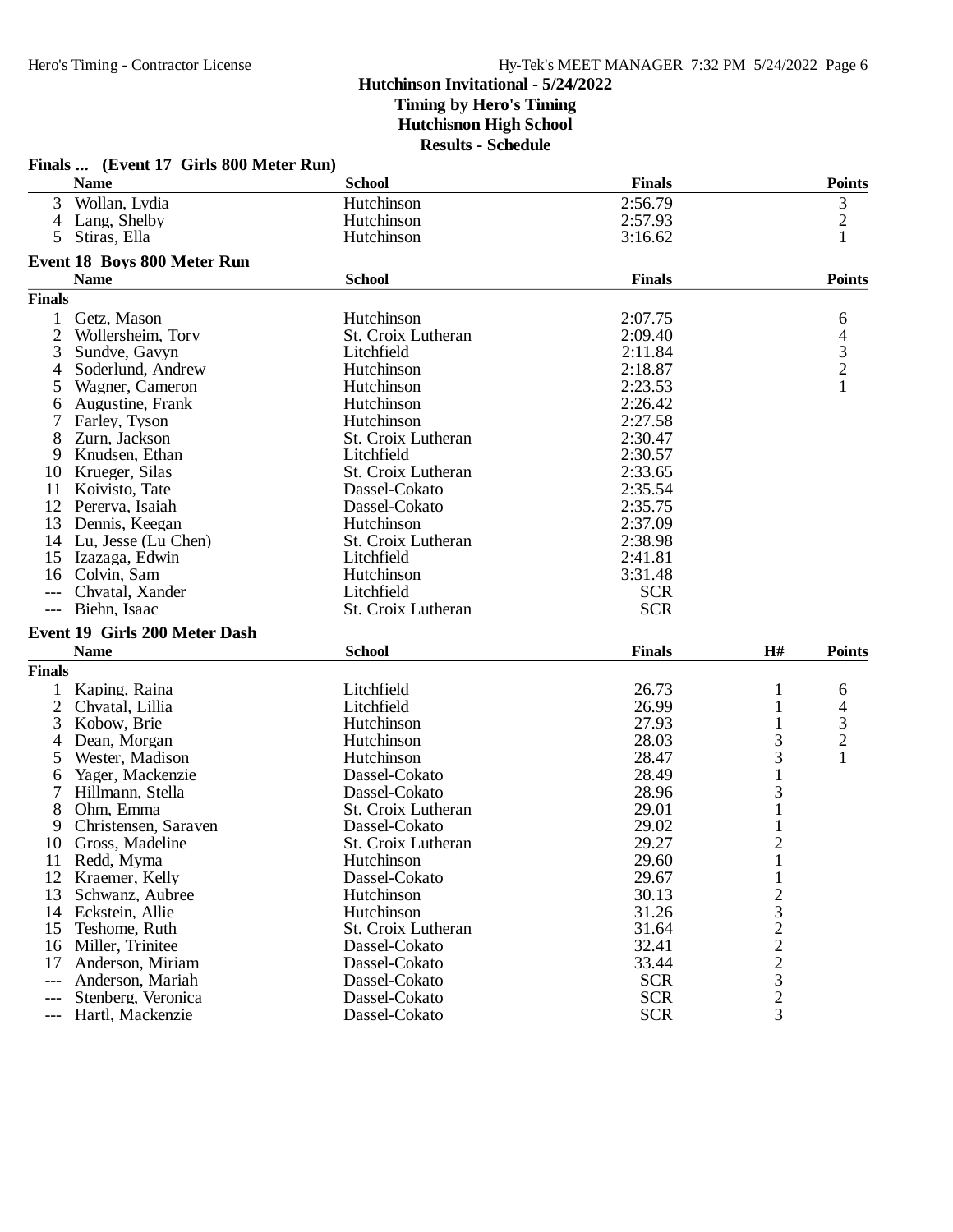|               | Finals  (Event 19 Girls 200 Meter Dash) |                     |                  |               |                    |                |
|---------------|-----------------------------------------|---------------------|------------------|---------------|--------------------|----------------|
|               | <b>Name</b>                             | <b>School</b>       |                  | <b>Finals</b> | H#                 | <b>Points</b>  |
|               | --- Robertson, Olivia                   | Dassel-Cokato       |                  | <b>SCR</b>    | $\overline{2}$     |                |
|               | --- Kobow, Brooke                       | Hutchinson          |                  | <b>SCR</b>    |                    |                |
|               | <b>Event 20 Boys 200 Meter Dash</b>     |                     |                  |               |                    |                |
|               | <b>Name</b>                             | <b>School</b>       |                  | <b>Finals</b> | H#                 | <b>Points</b>  |
| <b>Finals</b> |                                         |                     |                  |               |                    |                |
|               | Aller, Blake                            | Litchfield          |                  | 22.59         | 1                  | 6              |
| 2             | Lockhart, Cayden                        | St. Croix Lutheran  |                  | 22.78         | $\mathbf{1}$       | $\overline{4}$ |
| 3             | Peterson, Parker                        | Hutchinson          |                  | 23.47         | 1                  |                |
| 4             | Ladwig, Andrew                          | Hutchinson          |                  | 23.65         | 1                  | $\frac{3}{2}$  |
| 5             | Elliot, Alex                            | Hutchinson          |                  | 24.08         |                    | 1              |
| 6             | Ailie, Markus                           | Dassel-Cokato       |                  | 24.43         |                    |                |
| 7             | Utecht, Jaxson                          | Dassel-Cokato       |                  | 24.90         | 1                  |                |
| 8             | Reiter, Nolan                           | Hutchinson          |                  | 24.95         |                    |                |
| 9             | Clark, Greg                             | Dassel-Cokato       |                  | 24.96         |                    |                |
| 10            | Van Marel, William                      | Hutchinson          |                  | 25.89         |                    |                |
| 11            | Miller, Matthew                         | Dassel-Cokato       |                  | 25.93         |                    |                |
| 12            | Kibet, Keith                            | St. Croix Lutheran  |                  | 26.06         |                    |                |
| 13            | Jacobs, Aiden                           | St. Croix Lutheran  |                  | 26.23         |                    |                |
| 14            | Hubert, Kaiden                          | Dassel-Cokato       |                  | 26.45         |                    |                |
| 15            | Keith, Nik                              | Dassel-Cokato       |                  | 27.33         |                    |                |
| 16            | Matzke, Elijah                          | St. Croix Lutheran  |                  | 27.33         |                    |                |
| 17            | Brockoff, Tristan                       | Dassel-Cokato       |                  | 27.62         |                    |                |
| 18            | Rickertsen, Adam                        | Hutchinson          |                  | 27.95         |                    |                |
| 19            | Rojas-Espzna, Samuel                    | Litchfield          |                  | 31.11         | 222232433333       |                |
| 20            | Hillmann, Jack                          | Dassel-Cokato       |                  | 35.09         | 4                  |                |
| ---           | Stenberg, Drake                         | Dassel-Cokato       |                  | <b>SCR</b>    | 4                  |                |
|               | Sorenson, Gage                          | Dassel-Cokato       |                  | <b>SCR</b>    | 4                  |                |
| ---           | Smock, Caleb                            | Dassel-Cokato       |                  | <b>SCR</b>    |                    |                |
| ---           | Quam, Matthew                           | St. Croix Lutheran  |                  | <b>SCR</b>    | $\frac{2}{2}$      |                |
| ---           | Gregor, Breck                           | Hutchinson          |                  | <b>SCR</b>    | $\mathbf{1}$       |                |
|               | Soderlund, Andrew                       | Hutchinson          |                  | <b>SCR</b>    | 3                  |                |
| $---$         | Jorgensen, Jadiin                       | Hutchinson          |                  | <b>SCR</b>    | 3                  |                |
| $---$         | Selseth, Landon                         | Dassel-Cokato       |                  | <b>SCR</b>    | $\overline{2}$     |                |
|               | Event 22 Boys 3200 Meter Run            |                     |                  |               |                    |                |
|               | <b>Name</b>                             | <b>School</b>       |                  | <b>Finals</b> |                    | <b>Points</b>  |
| <b>Finals</b> |                                         |                     |                  |               |                    |                |
|               | Rogness, Ole                            | Litchfield          |                  | 10:48.38      |                    | 6              |
|               | 2 Johnston, Hunter                      | St. Croix Lutheran  |                  | 11:35.36      |                    | 4              |
|               |                                         |                     |                  |               |                    |                |
|               | Event 23 Girls 4x400 Meter Relay        |                     |                  |               |                    |                |
|               | <b>Team</b>                             | <b>Relay</b>        |                  | <b>Finals</b> |                    | <b>Points</b>  |
| <b>Finals</b> |                                         |                     |                  |               |                    |                |
|               | 1 Hutchinson                            | A                   |                  | 4:37.03       |                    | 6              |
|               | 1) Wester, Madison                      | 2) Eickhoff, kayley | 3) Kobow, Brooke |               | 4) Dean, Morgan    |                |
|               | St. Croix Lutheran                      | A                   |                  | 4:40.02       |                    | 4              |
|               | 1) Harris, Rachel                       | 2) Degener, Addison | 3) Ohm, Emma     |               | 4) Gross, Madeline |                |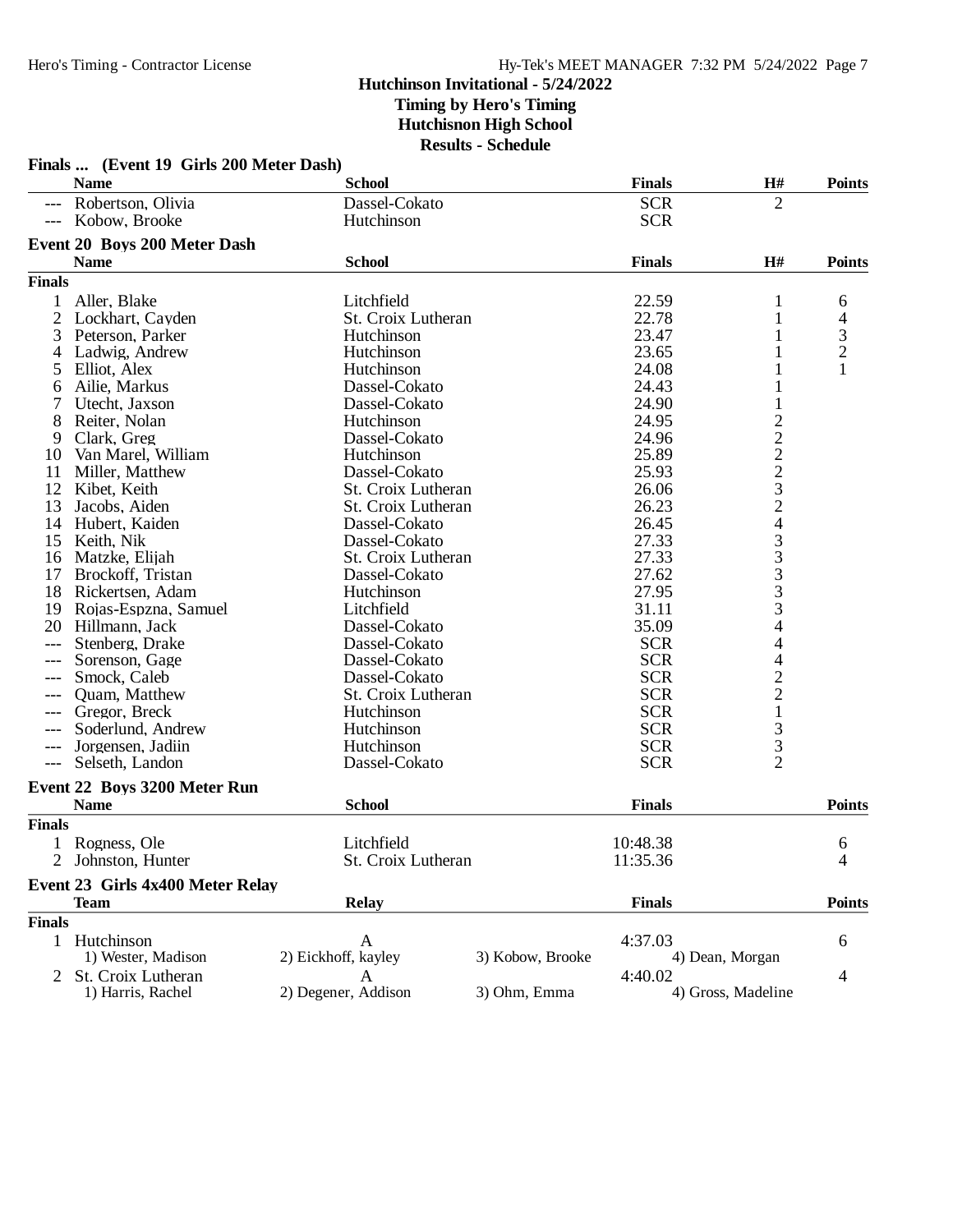## Hero's Timing - Contractor License Hy-Tek's MEET MANAGER 7:32 PM 5/24/2022 Page 8

## **Hutchinson Invitational - 5/24/2022 Timing by Hero's Timing**

**Hutchisnon High School**

**Results - Schedule**

| <b>Event 24 Boys 4x400 Meter Relay</b> |  |  |  |  |
|----------------------------------------|--|--|--|--|
|----------------------------------------|--|--|--|--|

|                | <b>Team</b>                      | Relay              | <b>Finals</b>        |                     | <b>Points</b>  |
|----------------|----------------------------------|--------------------|----------------------|---------------------|----------------|
| <b>Finals</b>  |                                  |                    |                      |                     |                |
| 1              | St. Croix Lutheran               | A                  | 3:44.80              |                     | 6              |
|                | 1) Collignon, Kyle               | 2) Peterson, Josh  | 3) Wollersheim, Tory | 4) Olson, Will      |                |
| 2              | Hutchinson                       | $\mathbf{A}$       | 3:57.00              |                     | 4              |
|                | 1) Getz, Mason                   | 2) Johnson, Nathan | 3) Schmitz, Simon    | 4) Augustine, Frank |                |
| 3              | St. Croix Lutheran               | B                  | 4:06.70              |                     |                |
|                | 1) Zellmer, Nolan                | 2) Gehring, Milo   | 3) Hermann, Thomas   | 4) Schaefer, Sam    |                |
|                | <b>Event 25 Girls Shot Put</b>   |                    |                      |                     |                |
|                | <b>Name</b>                      | <b>School</b>      | <b>Finals</b>        | H#                  | <b>Points</b>  |
| <b>Finals</b>  |                                  |                    |                      |                     |                |
| 1              | Baseman, Jaelyn                  | Litchfield         | 38-01.00             | $\overline{c}$      | 6              |
| $\mathbf{2}$   | Schmidt, Grace                   | Litchfield         | 29-08.00             | $\overline{c}$      | 4              |
| 3              | Johnson, Tabitha                 | St. Croix Lutheran | 29-07.00             |                     | 3              |
| 4              | Sickmann, Lily                   | Hutchinson         | 28-10.00             | $\frac{2}{2}$       | $\overline{c}$ |
| 5              | Rathje, Alexis                   | St. Croix Lutheran | 28-04.50             | $\overline{2}$      | 1              |
|                |                                  |                    |                      |                     |                |
| 6              | Hoffman, Lauren                  | St. Croix Lutheran | 28-00.00             | $\mathbf{1}$        |                |
| 7              | Zeidler, Carly                   | Dassel-Cokato      | 26-04.50             | $\sqrt{2}$          |                |
| 8              | Thomas, Emmaline                 | Hutchinson         | 25-04.00             | $\mathbf 1$         |                |
| 9              | Gedde, Josie                     | Dassel-Cokato      | 23-11.50             | $\frac{2}{1}$       |                |
| 10             | Anderson, Abby                   | Litchfield         | 23-11.00             |                     |                |
| 11             | Heiskanen, Aada                  | Hutchinson         | 20-06.50             | 1                   |                |
| 12             | Christensen, Lily                | Litchfield         | 20-04.50             | 1                   |                |
| 13             | Pascua, Kailene                  | Dassel-Cokato      | 17-07.50             | $\mathbf{1}$        |                |
| 14             | McTarsney, Emily                 | St. Croix Lutheran | 14-11.00             | 1                   |                |
| $---$          | Zeidler, Lily                    | Dassel-Cokato      | <b>SCR</b>           |                     |                |
|                | <b>Event 26 Boys Shot Put</b>    |                    |                      |                     |                |
|                | <b>Name</b>                      | <b>School</b>      | <b>Finals</b>        | H#                  | <b>Points</b>  |
| <b>Finals</b>  |                                  |                    |                      |                     |                |
| 1              | Dietel, Dom                      | Litchfield         | 53-10.50             |                     | 6              |
| $\overline{2}$ | Christensen, TJ                  | Litchfield         | 51-05.00             |                     | 4              |
| 3              | Dietel, Jacob                    | Litchfield         | 49-02.00             | 3333323             | 3              |
| 4              | Kadlec, Anton                    | Hutchinson         | 44-06.00             |                     | $\overline{c}$ |
| 5              | Nguyen, Devan                    | Dassel-Cokato      | 40-08.50             |                     | $\mathbf{1}$   |
| 6              | Dietel, Noah                     | Litchfield         | 39-05.00             |                     |                |
| 7              | Prokosch, Nolan                  | Hutchinson         | 37-04.00             |                     |                |
| 8              | Rodrigues, Marco                 | St. Croix Lutheran | 37-02.00             |                     |                |
| 9              | Suko, Baylor                     | Hutchinson         | 36-09.50             |                     |                |
|                | 10 Forsman, Leif                 | Dassel-Cokato      | 36-07.00             | 3                   |                |
| 11             | Dahlin, Kyle                     | Dassel-Cokato      | 35-09.00             |                     |                |
|                | 12 Rathje, Noah                  | St. Croix Lutheran | 35-06.50             | $\frac{2}{3}$       |                |
| 13             | Gabrelcik, Bryce                 | Dassel-Cokato      | 35-04.50             | $\overline{c}$      |                |
| 14             | Weatherholt, Deagan              | Litchfield         | 33-10.00             | $\overline{3}$      |                |
| 15             | Link, Tate                       | Dassel-Cokato      | 32-06.00             | 1                   |                |
| 16             | Taack, Jimmy                     | St. Croix Lutheran | 32-04.50             | 2                   |                |
| 17             |                                  | Litchfield         | 31-10.50             | 1                   |                |
| 18             | Kuehl, Nickolas<br>Winston, O.J. | Dassel-Cokato      | 31-02.50             | 2                   |                |
|                |                                  |                    |                      | $\overline{2}$      |                |
|                | 19 Rannow, Chevei                | Hutchinson         | 30-06.50             |                     |                |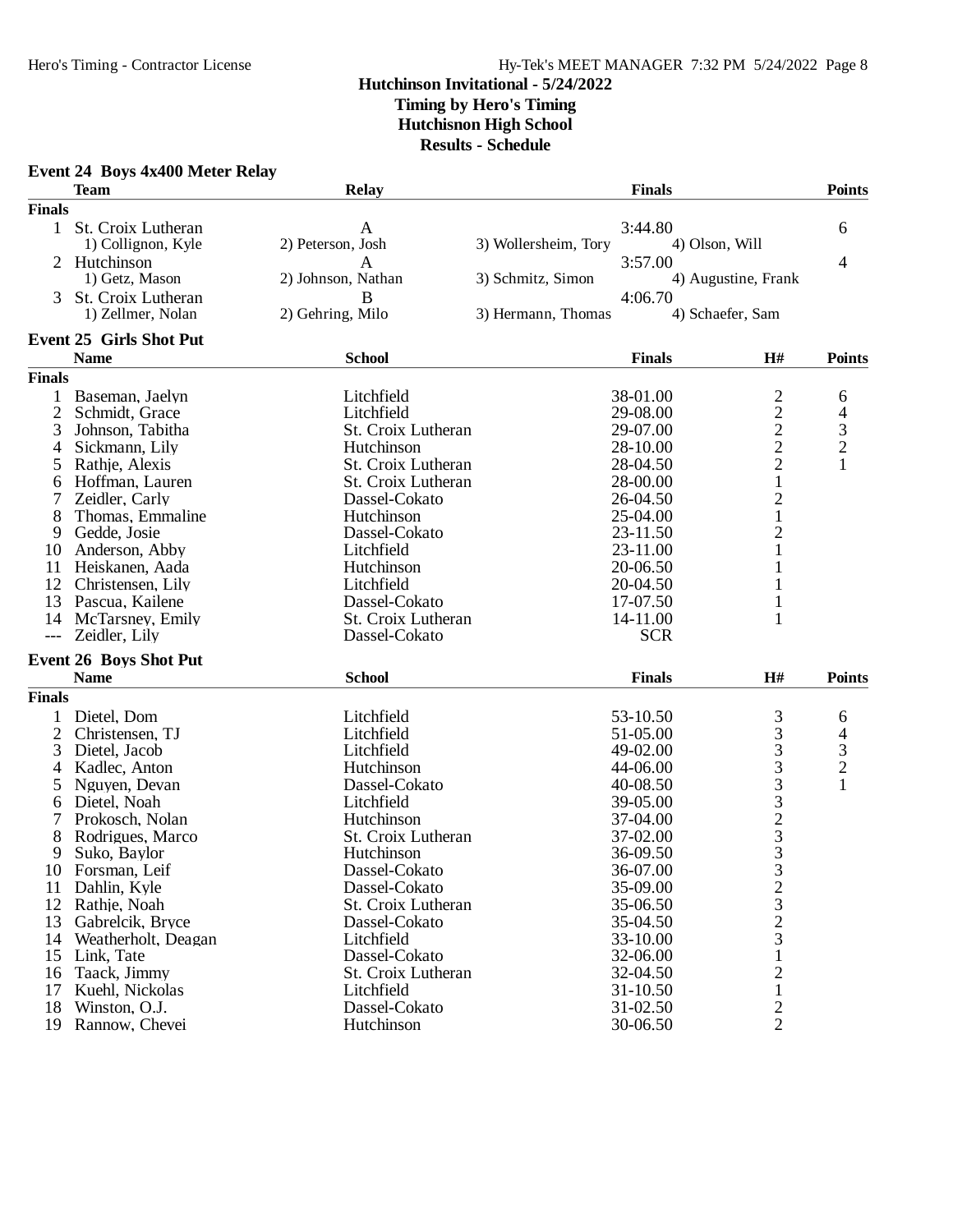|                | Finals  (Event 26 Boys Shot Put)   |                    |               |                         |                                            |
|----------------|------------------------------------|--------------------|---------------|-------------------------|--------------------------------------------|
|                | <b>Name</b>                        | <b>School</b>      | <b>Finals</b> | H#                      | <b>Points</b>                              |
| 20             | Mildebrandt, Drew                  | St. Croix Lutheran | 30-03.50      | $\mathbf{1}$            |                                            |
| 21             | Eckoff, Nicholas                   | Dassel-Cokato      | 30-01.00      | $\sqrt{2}$              |                                            |
|                | 22 Prodahl, Harvey                 | St. Croix Lutheran | 29-11.50      | $\overline{c}$          |                                            |
| 23             | Thome, Jack (John)                 | St. Croix Lutheran | 29-10.50      | $\mathbf{2}$            |                                            |
|                | 24 Hsu, Michael (Hsiang-Wei)       | St. Croix Lutheran | 28-11.00      | $\mathbf{1}$            |                                            |
|                | 25 Gnerer, Aaron                   | Dassel-Cokato      | 28-04.00      | $\mathbf{1}$            |                                            |
|                | 26 Stehr, Wyatt                    | St. Croix Lutheran | 28-03.50      | $\overline{c}$          |                                            |
| 27             | Dehler, Hudson                     | Dassel-Cokato      | 28-00.00      | $\overline{c}$          |                                            |
|                | 28 Harris, Nate                    | St. Croix Lutheran | 27-09.00      | $\mathbf{1}$            |                                            |
|                | 29 Eells, Luther                   | Hutchinson         | 27-02.00      | $\overline{c}$          |                                            |
|                | 30 Christensen, Gavin              | St. Croix Lutheran | 26-00.00      | $\mathbf{1}$            |                                            |
|                | 31 Burczek, Jack                   | Hutchinson         | 25-11.50      | 1                       |                                            |
| 32             | Stehr, Carson                      | St. Croix Lutheran | 24-10.50      | 1                       |                                            |
| 33             | Gedde, Sam                         | Dassel-Cokato      | 23-09.50      | 1                       |                                            |
|                | <b>Event 27 Girls Discus Throw</b> |                    |               |                         |                                            |
|                | <b>Name</b>                        | <b>School</b>      | <b>Finals</b> | H#                      | <b>Points</b>                              |
| <b>Finals</b>  |                                    |                    |               |                         |                                            |
| 1              | Johnson, Tabitha                   | St. Croix Lutheran | 103-00        | $\overline{\mathbf{c}}$ | 6                                          |
| $\overline{2}$ | Rathje, Alexis                     | St. Croix Lutheran | 96-06.50      | $\overline{c}$          | 4                                          |
| 3              | Schmidt, Grace                     | Litchfield         | 94-06.25      | $\overline{c}$          |                                            |
| 4              | Zeidler, Carly                     | Dassel-Cokato      | 91-09         |                         | $\begin{array}{c} 3 \\ 2 \\ 1 \end{array}$ |
| 5              | Baseman, Jaelyn                    | Litchfield         | 90-09.25      | $\frac{2}{2}$           |                                            |
| 6              | Ruacho, Isabella                   | Dassel-Cokato      | 82-04         |                         |                                            |
| 7              | Aho, Hailey                        | Dassel-Cokato      | 80-04.50      | $\overline{c}$          |                                            |
| 8              | Kowalczyk, Chloe                   | Litchfield         | 76-04.25      | $\mathbf{1}$            |                                            |
| 9              | Hoffman, Lauren                    | St. Croix Lutheran | 76-00.25      | $\mathbf{2}$            |                                            |
| 10             | Gedde, Josie                       | Dassel-Cokato      | 73-00.50      | $\overline{c}$          |                                            |
| 11             | Gallagher, Madisynne               | Dassel-Cokato      | $70-05$       | $\mathbf{1}$            |                                            |
|                | 12 Sickmann, Lily                  | Hutchinson         | 69-07.50      | $\overline{c}$          |                                            |
| 13             | Thomas, Emmaline                   | Hutchinson         | 68-04.50      | $\mathbf{1}$            |                                            |
|                | 14 Christensen, Saraven            | Dassel-Cokato      | 66-10.50      |                         |                                            |
|                | 15 Pascua, Kailene                 | Dassel-Cokato      | 65-09         | 1                       |                                            |
| 16             | Anderson, Abby                     | Litchfield         | 60-09.75      | 1                       |                                            |
| 17             | Christensen, Lily                  | Litchfield         | 60-06.25      | 1                       |                                            |
| 18             | Krummacker, Jara                   | Dassel-Cokato      | 51-02.75      | $\mathbf{1}$            |                                            |
|                | 19 McTarsney, Emily                | St. Croix Lutheran | 37-11.50      | 1                       |                                            |
|                | <b>Event 28 Boys Discus Throw</b>  |                    |               |                         |                                            |
|                | <b>Name</b>                        | <b>School</b>      | <b>Finals</b> | $\mathbf{H}^{\#}$       | <b>Points</b>                              |
| <b>Finals</b>  |                                    |                    |               |                         |                                            |
| 1              | Suko, Baylor                       | Hutchinson         | 137-07.50     | 3                       | 6                                          |
| 2              | Dietel, Jacob                      | Litchfield         | 132-09        | 3                       | 4                                          |
| 3              | Christensen, TJ                    | Litchfield         | 131-03.75     | 3                       | 3                                          |
| 4              | Dietel, Dom                        | Litchfield         | 126-00        | 3                       | $\overline{c}$                             |
| 5              | Rodrigues, Marco                   | St. Croix Lutheran | 120-10.75     |                         | 1                                          |
| 6              | Decker, Jacob                      | Dassel-Cokato      | 101-08.50     | $\frac{3}{3}$           |                                            |
|                | Gabrelcik, Bryce                   | Dassel-Cokato      | 99-04.25      | $\mathfrak{Z}$          |                                            |
| 8              | Winston, O.J.                      | Dassel-Cokato      | 93-10.75      | $\overline{2}$          |                                            |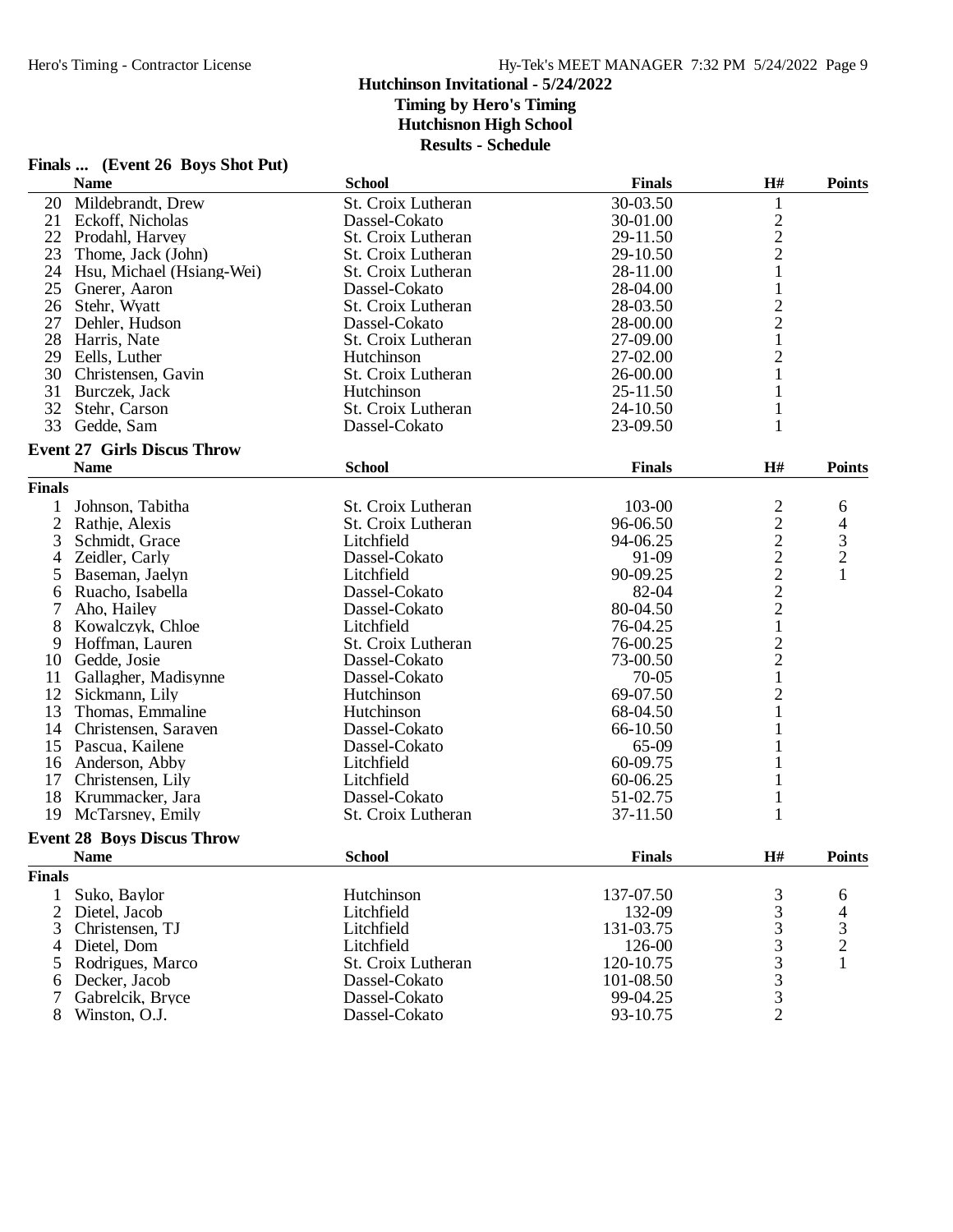## **Finals ... (Event 28 Boys Discus Throw)**

|                | <b>Name</b>                      | <b>School</b>      | <b>Finals</b> | H#                                                | <b>Points</b>                              |
|----------------|----------------------------------|--------------------|---------------|---------------------------------------------------|--------------------------------------------|
|                | 9 Dietel, Noah                   | Litchfield         | 90-00.50      | 3                                                 |                                            |
|                | 10 Eells, Luther                 | Hutchinson         | 86-04.50      |                                                   |                                            |
| 11             | Rathje, Noah                     | St. Croix Lutheran | 86-03.75      | $\begin{array}{c}\n2 \\ 2 \\ 2 \\ 2\n\end{array}$ |                                            |
|                | 12 Farber, Ethan                 | Dassel-Cokato      | 86-02.75      |                                                   |                                            |
| 13             | Eckoff, Nicholas                 | Dassel-Cokato      | 80-08.25      |                                                   |                                            |
|                | 14 Prodahl, Harvey               | St. Croix Lutheran | 80-03.25      |                                                   |                                            |
| 15             | Gedde, Sam                       | Dassel-Cokato      | 80-01.75      | $\mathbf 1$                                       |                                            |
| 16             | Gnerer, Aaron                    | Dassel-Cokato      | 78-09.25      | $\overline{c}$                                    |                                            |
| 17             | Taack, Jimmy                     | St. Croix Lutheran | 76-06.25      | 1                                                 |                                            |
| 18             | Harris, Nate                     | St. Croix Lutheran | 74-10.25      | $\mathbf{1}$                                      |                                            |
|                | 19 Weatherholt, Deagan           | Litchfield         | 73-09.75      |                                                   |                                            |
| 20             | Soderlund, Andrew                | Hutchinson         | 72-05.75      | $\frac{2}{2}$                                     |                                            |
|                | 21 Quam, Matthew                 | St. Croix Lutheran | 72-01.75      | 1                                                 |                                            |
|                | 22 Stehr, Wyatt                  | St. Croix Lutheran | 71-10.75      | 1                                                 |                                            |
|                | 23 Mildebrandt, Drew             | St. Croix Lutheran | 67-11.25      | 1                                                 |                                            |
|                | 24 Hsu, Michael (Hsiang-Wei)     | St. Croix Lutheran | 67-09.25      |                                                   |                                            |
| 25             | Christensen, Gavin               | St. Croix Lutheran | 65-04         | 1                                                 |                                            |
|                | 26 Stehr, Carson                 | St. Croix Lutheran | 64-09.50      | 1                                                 |                                            |
|                | 27 Kuehl, Nickolas               | Litchfield         | 64-05.75      | $\overline{c}$                                    |                                            |
| $\overline{a}$ | Kadlec, Anton                    | Hutchinson         | <b>FOUL</b>   | 3                                                 |                                            |
|                | <b>Event 29 Girls Pole Vault</b> |                    |               |                                                   |                                            |
|                | <b>Name</b>                      | <b>School</b>      | <b>Finals</b> |                                                   | <b>Points</b>                              |
| <b>Finals</b>  |                                  |                    |               |                                                   |                                            |
| $\mathbf{1}$   | Kaping, Raina                    | Litchfield         | 10-01.00      |                                                   | 6                                          |
| $\overline{2}$ | Aho, Kimberly                    | Dassel-Cokato      | 8-00.00       |                                                   |                                            |
| 3              | Lawrence, Mia                    | St. Croix Lutheran | 7-06.00       |                                                   | $\begin{array}{c} 4 \\ 3 \\ 2 \end{array}$ |
| 4              | Wigern, Hannah                   | Hutchinson         | $7 - 00.00$   |                                                   |                                            |
| 5              | Anderson, Addison                | Dassel-Cokato      | 7-00.00       |                                                   | 1                                          |
| 6              | Sohl, Eva                        | Litchfield         | 7-00.00       |                                                   |                                            |
| 7              | Thoma, Abby                      | Litchfield         | $6 - 00.00$   |                                                   |                                            |
| $---$          | Richter, Tessa                   | St. Croix Lutheran | <b>NH</b>     |                                                   |                                            |
|                |                                  |                    |               |                                                   |                                            |
|                | <b>Event 30 Boys Pole Vault</b>  |                    |               |                                                   |                                            |
|                | <b>Name</b>                      | <b>School</b>      | <b>Finals</b> |                                                   | <b>Points</b>                              |
| <b>Finals</b>  |                                  |                    |               |                                                   |                                            |
| 1              | Gillman, Monte                   | Dassel-Cokato      | 11-00.00      |                                                   | 6                                          |
| $\overline{2}$ | King, Logan                      | Litchfield         | 10-06.00      |                                                   |                                            |
| 3              | Gross, Cody                      | St. Croix Lutheran | 10-00.00      |                                                   | $\begin{array}{c} 4 \\ 3 \\ 2 \end{array}$ |
| 4              | Miller, Matthew                  | Dassel-Cokato      | 8-00.00       |                                                   |                                            |
| 5              | Simmons, Michael                 | Dassel-Cokato      | 8-00.00       |                                                   | $\mathbf{1}$                               |
| 6              | Jorgensen, Jadiin                | Hutchinson         | 8-00.00       |                                                   |                                            |
| 7              | Hennessey, Tyson                 | Hutchinson         | 7-06.00       |                                                   |                                            |
| 8              | Gosch, Zander                    | St. Croix Lutheran | 7-00.00       |                                                   |                                            |
| 9              | Lin, Brian                       | Hutchinson         | $7 - 00.00$   |                                                   |                                            |
| 9              | Gregor, Breck                    | Hutchinson         | 7-00.00       |                                                   |                                            |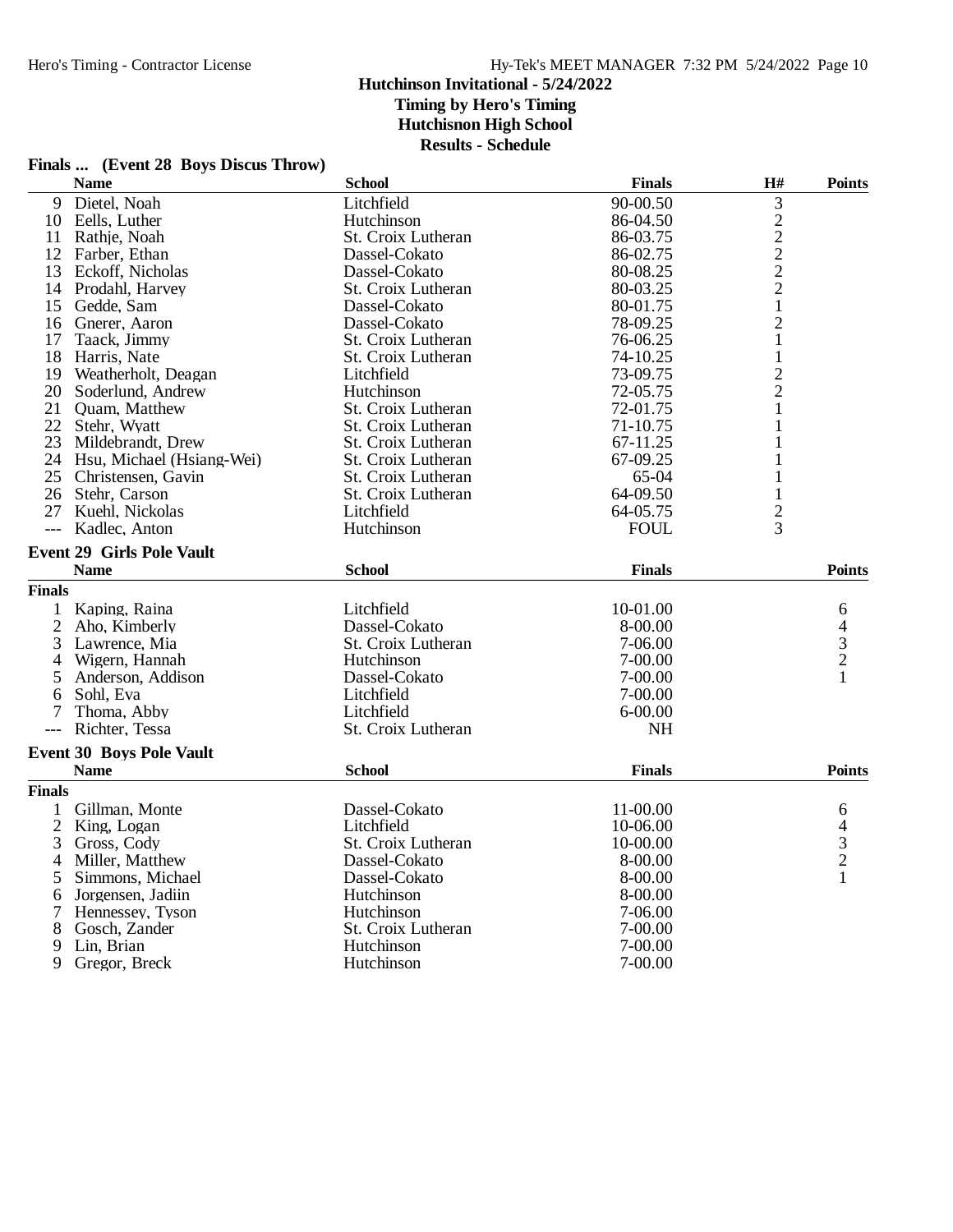## **Event 31 Girls High Jump**

|                | <b>Name</b>                     | <b>School</b>      | <b>Finals</b> | <b>Points</b> |
|----------------|---------------------------------|--------------------|---------------|---------------|
| <b>Finals</b>  |                                 |                    |               |               |
| 1              | Hansen, Greta                   | Litchfield         | $4 - 10.00$   | 6             |
| $\overline{2}$ | Tews, Erin                      | Hutchinson         | 4-10.00       | 4             |
| 3              | Stansbury, Breanna              | Hutchinson         | 4-08.00       | 3             |
| 4              | Wollan, Lydia                   | Hutchinson         | $4 - 06.00$   | 1.50          |
| 4              | Pudas, Taylor                   | Dassel-Cokato      | $4 - 06.00$   | 1.50          |
| 6              | Guggemos, Katelyn               | Litchfield         | 4-04.00       |               |
| 6              | Kallies, Avery                  | St. Croix Lutheran | $4 - 04.00$   |               |
| 8              | Crawford, Kylie                 | Hutchinson         | 4-04.00       |               |
| 9              | Schwanz, Aubree                 | Hutchinson         | $4 - 04.00$   |               |
| 10             | Teshome, Ruth                   | St. Croix Lutheran | $4 - 02.00$   |               |
| 11             | Eckstein, Allie                 | Hutchinson         | $4 - 00.00$   |               |
| 12             | Bauer, Jalie                    | St. Croix Lutheran | $3-10.00$     |               |
|                |                                 |                    |               |               |
|                | <b>Event 32 Boys High Jump</b>  |                    |               |               |
|                | <b>Name</b>                     | <b>School</b>      | <b>Finals</b> | <b>Points</b> |
| <b>Finals</b>  |                                 |                    |               |               |
|                | Lofton, Elijah                  | Litchfield         | 5-10.00       | 6             |
| $\overline{2}$ | Elliot, Alex                    | Hutchinson         | 5-08.00       | 4             |
| 3              | Schrupp, Jackson                | Dassel-Cokato      | 5-06.00       | 2.50          |
| 3              | Sergeyev, Maxim                 | St. Croix Lutheran | 5-06.00       | 2.50          |
| 5              | Peterson, Josh                  | St. Croix Lutheran | 5-06.00       | 1             |
| 6              | Card, Treyton                   | Hutchinson         | 5-06.00       |               |
| 7              | Peterson, Parker                | Hutchinson         | 5-04.00       |               |
| 8              | Collignon, Kyle                 | St. Croix Lutheran | 5-04.00       |               |
| 9              | Van Marel, William              | Hutchinson         | 5-00.00       |               |
| $---$          | Thrasher, Korban                | St. Croix Lutheran | <b>NH</b>     |               |
|                | <b>Event 33 Girls Long Jump</b> |                    |               |               |
|                | <b>Name</b>                     | <b>School</b>      | <b>Finals</b> | <b>Points</b> |
| <b>Finals</b>  |                                 |                    |               |               |
|                |                                 |                    |               |               |
| 1              | Chvatal, Lillia                 | Litchfield         | 15-10.00      | 6             |
| $\overline{2}$ | Schultz, Jordan                 | Litchfield         | 14-06.50      | $\frac{4}{3}$ |
| 3              | Ohm, Emma                       | St. Croix Lutheran | 14-01.75      |               |
| 4              | Dean, Morgan                    | Hutchinson         | 14-00.00      |               |
| 5              | Yager, Mackenzie                | Dassel-Cokato      | 13-05.75      | 1             |
| 6              | Pudas, Taylor                   | Dassel-Cokato      | 13-04.50      |               |
| 7              | Kallies, Avery                  | St. Croix Lutheran | 13-01.50      |               |
| 8              | Bollman, Brooke                 | Dassel-Cokato      | 13-00.00      |               |
| 9              | Kilian, Brenna                  | Hutchinson         | 12-11.00      |               |
| 10             | Teshome, Ruth                   | St. Croix Lutheran | 12-05.00      |               |
| 11             | Heiskanen, Aada                 | Hutchinson         | 12-01.25      |               |
| 12             | Goldschmidt, Jenna              | Hutchinson         | 11-09.50      |               |
| 13             | Kobow, Brooke                   | Hutchinson         | 11-06.50      |               |
| 14             | Crawford, Kylie                 | Hutchinson         | 11-04.00      |               |
| 15             | Yearling, Bethany               | Hutchinson         | 11-03.50      |               |
| 16             | Froning, Ella                   | Hutchinson         | 10-06.50      |               |
| 17             | Bauer, Jalie                    | St. Croix Lutheran | 9-02.75       |               |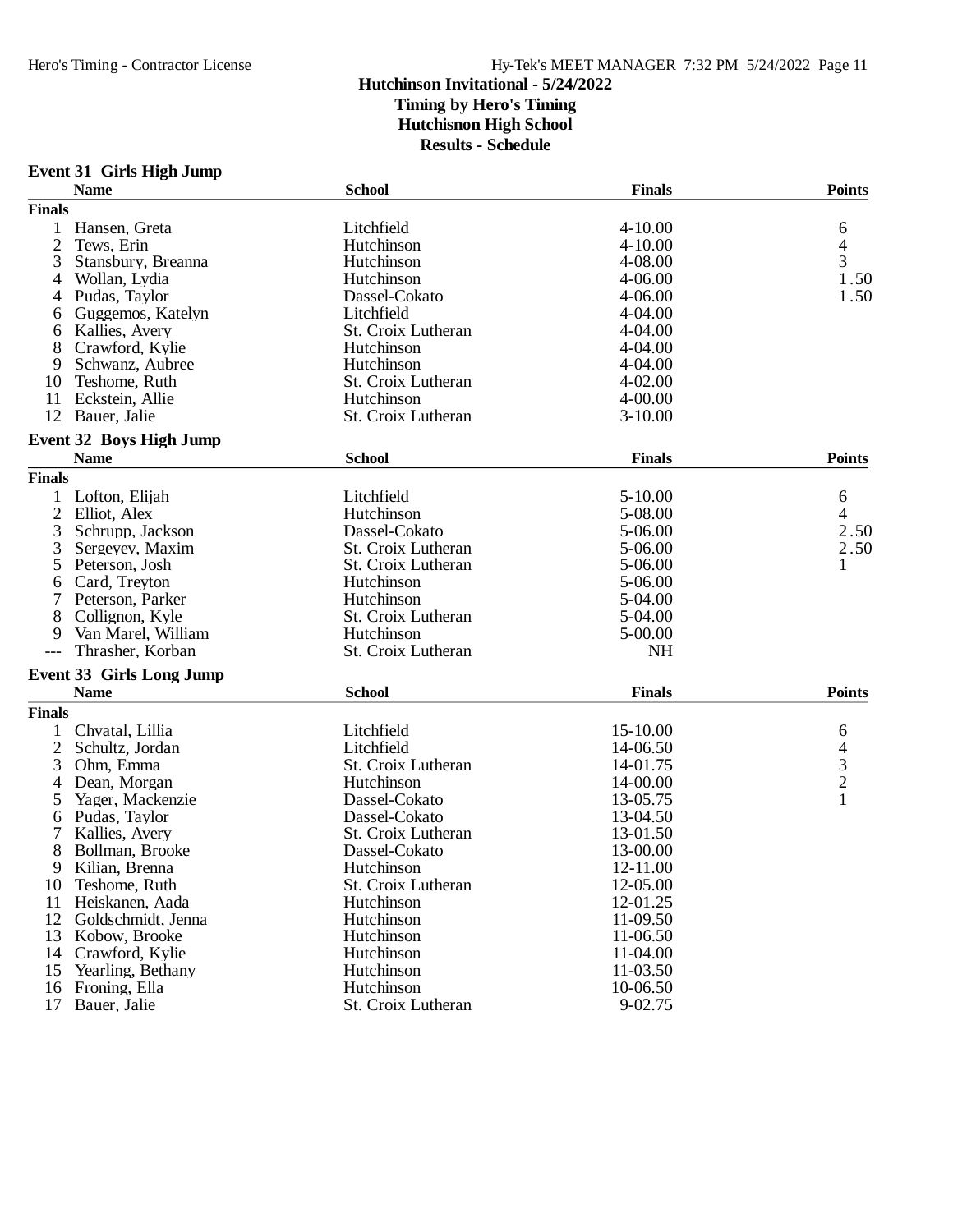|                | Finals  (Event 33 Girls Long Jump) |                    |               |                          |
|----------------|------------------------------------|--------------------|---------------|--------------------------|
|                | <b>Name</b>                        | <b>School</b>      | <b>Finals</b> | <b>Points</b>            |
|                | 18 McTarsney, Emily                | St. Croix Lutheran | 8-11.00       |                          |
|                | <b>Event 34 Boys Long Jump</b>     |                    |               |                          |
|                | <b>Name</b>                        | <b>School</b>      | <b>Finals</b> | <b>Points</b>            |
| <b>Finals</b>  |                                    |                    |               |                          |
| 1              | Gillman, Eli                       | Dassel-Cokato      | 19-03.75      | 6                        |
| 2              | Paulsen, Griffin                   | St. Croix Lutheran | 19-01.50      | $\overline{\mathcal{A}}$ |
| 3              | Nelson, Nick                       | Litchfield         | 18-03.00      |                          |
| 4              | Clark, Greg                        | Dassel-Cokato      | 17-09.00      | $\frac{3}{2}$            |
| 5              | Van Marel, William                 | Hutchinson         | 17-03.50      | $\mathbf{1}$             |
| 6              | Prokosch, Nolan                    | Hutchinson         | 17-01.00      |                          |
| 7              | Kilian, Rowan                      | Hutchinson         | 17-00.25      |                          |
| 8              | Renner, Charles                    | Hutchinson         | 16-11.00      |                          |
| 9              | Schrupp, Jackson                   | Dassel-Cokato      | 16-10.50      |                          |
|                | Card, Treyton                      | Hutchinson         | 16-08.75      |                          |
| 10             |                                    |                    |               |                          |
| 11             | Wollersheim, Tory                  | St. Croix Lutheran | 16-06.50      |                          |
| 12             | Johnson, Nathan                    | Hutchinson         | 15-08.00      |                          |
| 13             | Harley, Owen                       | St. Croix Lutheran | 15-02.50      |                          |
| 14             | Jacobs, Aiden                      | St. Croix Lutheran | 14-08.50      |                          |
| 15             | Goplen, Isaac                      | St. Croix Lutheran | 13-10.50      |                          |
| 16             | Chatfield, Zachary                 | Hutchinson         | 13-05.75      |                          |
| 17             | Knudsen, Ethan                     | Litchfield         | 13-03.50      |                          |
| 18             | Stenberg, Drake                    | Dassel-Cokato      | 11-10.00      |                          |
| 19             | Hubert, Kaiden                     | Dassel-Cokato      | 10-08.50      |                          |
| $---$          | Kuehl, Lukas                       | Litchfield         | <b>FOUL</b>   |                          |
|                | <b>Event 35 Girls Triple Jump</b>  |                    |               |                          |
|                | <b>Name</b>                        | <b>School</b>      | <b>Finals</b> | <b>Points</b>            |
| <b>Finals</b>  |                                    |                    |               |                          |
| 1              | Ohm, Emma                          | St. Croix Lutheran | 31-09.00      | 6                        |
| $\overline{c}$ | Hansen, Greta                      | Litchfield         | 31-02.00      |                          |
| 3              | Stansbury, Breanna                 | Hutchinson         | 30-05.00      | $\frac{4}{3}$            |
| 4              | Schultz, Jordan                    | Litchfield         | 30-04.75      |                          |
| 5              | Kallies, Avery                     | St. Croix Lutheran | 29-08.00      | $\mathbf{1}$             |
| 6              | Aho, Hailey                        | Dassel-Cokato      | 28-07.00      |                          |
| 7              | Redd, Myma                         | Hutchinson         | 28-07.00      |                          |
| 8              | Kraemer, Kelly                     | Dassel-Cokato      | 28-06.50      |                          |
| 9              | Wollan, Lydia                      | Hutchinson         | 28-00.50      |                          |
| 10             | Kilian, Brenna                     | Hutchinson         | 27-11.00      |                          |
|                | 11 Lang, Shelby                    | Hutchinson         | 27-08.00      |                          |
| 12             | Heiskanen, Aada                    | Hutchinson         | 27-05.00      |                          |
| 13             | Eickhoff, kayley                   | Hutchinson         | 27-04.75      |                          |
|                | Johnson, Tabitha                   | St. Croix Lutheran | 25-11.00      |                          |
| 14             |                                    |                    |               |                          |
| 15             | Froning, Ella                      | Hutchinson         | 21-05.75      |                          |
|                | <b>Event 36 Boys Triple Jump</b>   |                    |               |                          |
|                | <b>Name</b>                        | <b>School</b>      | <b>Finals</b> | <b>Points</b>            |
| <b>Finals</b>  |                                    |                    |               |                          |
|                | 1 Gillman, Eli                     | Dassel-Cokato      | 37-04.50      | 6                        |